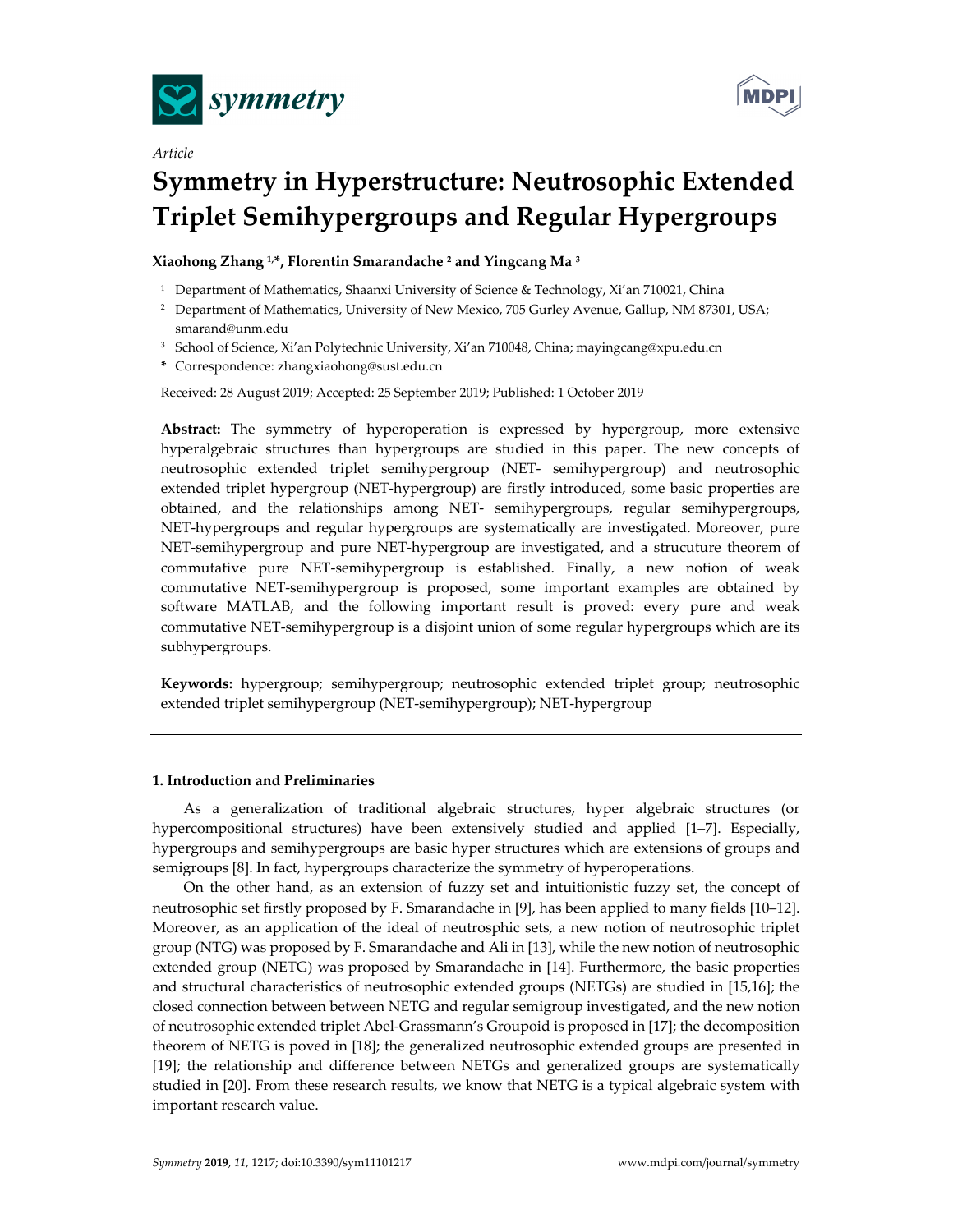*Symmetry* **2019**, *11*, 1217 2 of 17

In this paper, we combine the two directions mentioned above to study the hyperalgebraic structures related to neutrosophic extended triplet groups (NETGs), which can be regarded as a further development of the research ideas in [21].

At first, we recall some concepts and results on hypergroups, semigroups and NETGs.

Let *H* be a non-empty set and *P*<sup>\*</sup>(*H*) the set of all non-empty subsets of *H*. A map  $\circ$ : *H*  $\times$  *H* $\rightarrow$ *P*<sup>\*</sup>(*H*) is called (binary) hyperoperation (or hypercomposition), and (*H*, ◦) is called a hypergroupoid. If *A*, *B*∈*P*\* (*H*), *x*∈*H*, then

$$
A\circ B=\bigcup_{a\in A,b\in B}(a\circ b),\ A\circ x=A\circ\{x\},\ x\circ B=\{x\}\circ B.
$$

**Definition 1.**  $([1-4])$  Let  $(H, \circ)$  be a hypergroupoid. If  $(\forall x, y, z \in H)$   $(x \circ y) \circ z = x \circ (y \circ z)$ , then  $(H, \circ)$  is called a *semihypergroup. That is,* 

$$
\bigcup_{u \in x \circ y} (u \circ z) = \bigcup_{v \in y \circ z} (x \circ v).
$$

*For a semihypergroup (H, ◦), if (*∀*x,y*∈*H) x◦y=y◦x, then we call that H is commutative.* 

Note that, if (*H*, ◦) is a semihypergroup, then (*A◦B*)*◦C =A◦*(*B◦C*), ∀*A*, *B*, *C*∈*P*\* (*H*)*.* 

**Definition 2.**  $([1-4])$  Assume that  $(H, \circ)$  is a semihypergroup. (1) If a∈H satisfies ( $\forall x \in H$ )  $|a \circ x| = |x \circ a| = 1$ , *then a is called to be scalar.* (2) If  $e \in H$  satisfies ( $\forall x \in H$ )  $x \circ e = e \circ x = \{x\}$ , then e is called scalar identity. (3) If *e*∈*H satisfies (*∀*x*∈*H) x*∈*(e◦x)∩(x◦e), then e is called identity. (4) Let a, b*∈*H. If there exists an identity e*∈*H satisfies*  $e \in (a \circ b) \cap (b \circ a)$ , then b is called an inverse of a. (5) If  $0 \in H$  satisfies ( $\forall x \in H$ )  $x \circ 0 = 0 \circ x = \{0\}$ , then 0 is *called zero element.* 

**Definition 3.**  $([1-4])$  Let  $(H, \circ)$  be a semihypergroup. (1) If  $(\forall x \in H)$  a<sup>*o*</sup>H = H<sup>*o*</sup>**a** = H (reproductive axiom), *then (H, ◦) is called a hypergroup. (2) If (H, ◦) is a hypergroup and (H, ◦) has at least one identity and each element has at least one inverse, then (H, ◦) is called to be regular.* 

**Definition 4.** ([1–4]) Let (H, ∘) be a semihypergroup. If  $x \in H$  satisfies  $x \in x \circ H \circ x$ , i.e., there exists an element *y*∈*H, x*∈*x◦y◦x, then x is said to be regular. If (*∀*x*∈*H) x is regular, then (H, ◦) is called to be regular.* 

Note that, Every regular semigroup is a regular semihypergroup, and every hypergroup is a regular semihypergroup.

**Definition 5.** *([14]) Let N be a non-empty set, and \* a binary operation on N. If (*∀*a*∈*N) there exist neut(a)*∈*N, anti(a)*∈*N satisfy* 

> *neut(a)\*a = a\*neut(a) = a, and*   $anti(a)*a = a*anti(a) = neut(a)$ .

*Then N is called a neutrosophic extended triplet set (NETS). Moreover, for a*∈*N, (a, neut(a), anti(a)) is called a neutrosophic extend triplet, neut(a) is called an extend neutral of "a", and anti(a) is called an opposite of "a".* 

For a neutrosophic extended triplet set *N, a*∈*N,* the set of *neut*(*a*) is denoted by {*neut*(*a*)}, and the set of *anti*(*a*) is denoted by {*anti*(*a*)}.

**Definition 6.** *([13,14]) Let (N, \*) be a NETS. If*  $(N,*)$  *is a semigroup, then*  $(N,*)$  *is called to be a neutrosophic extended triplet group (NETG).* 

About some basic properties of neutrosophic extended triplet groups, plesse see [15,17,20].

## **2. Neutrosophic Extended Triplet Semihypergroups (NET-Semihypergroups) and Neutrosophic Extended Triplet Hypergroups (NET-Hypergroups)**

In this section, we propose the new concepts of neutrosophic extended triplet semihypergroup (NET-semihypergroup) and neutrosophic extended triplet hypergroup (NET-hypergroup), and give some typical examples to illustrate their wide representativeness.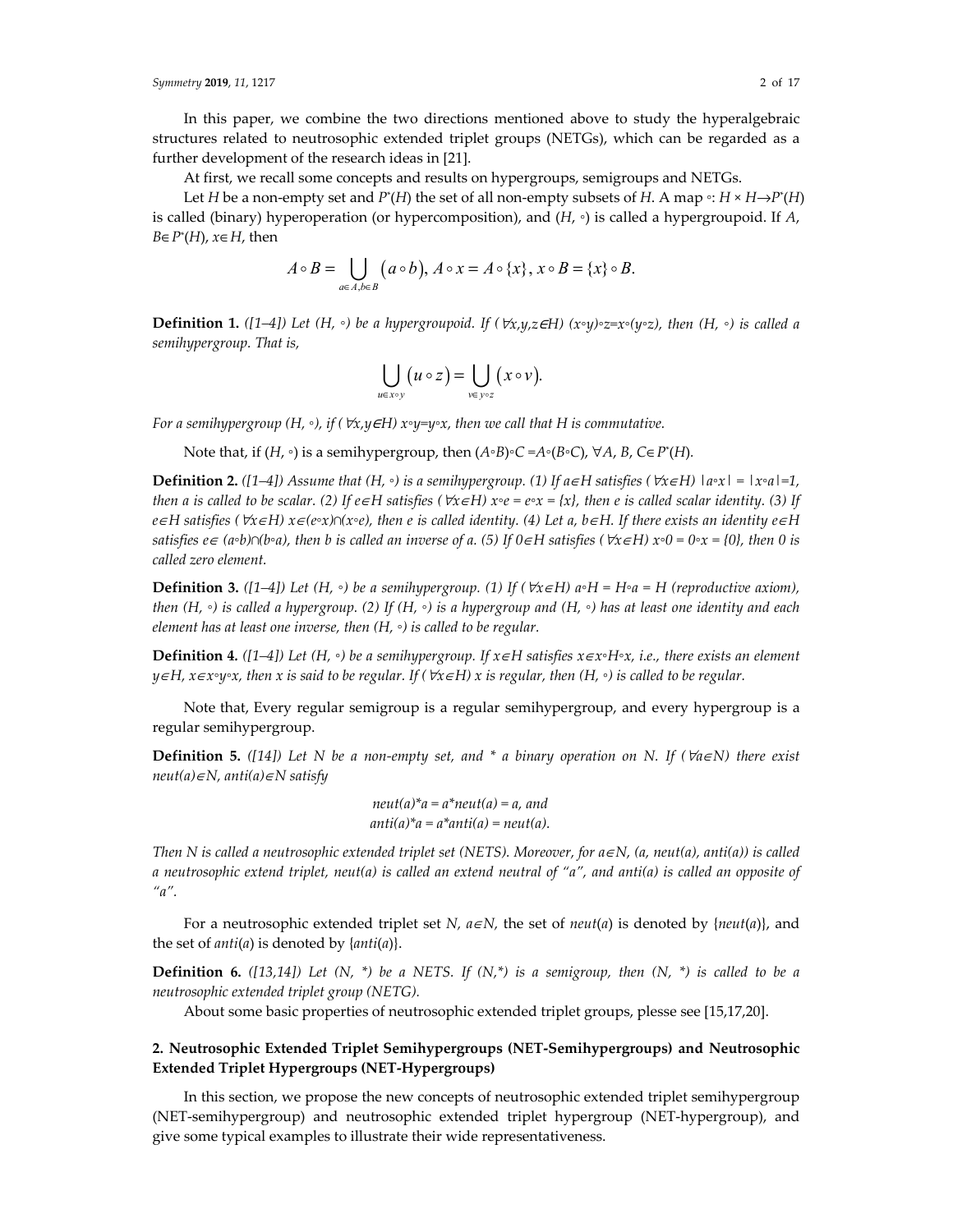**Definition 7.** *Let (H,\*) be a semihypergroup (i.e., \* be a binary hyperoperation on nonempty set H such that (x\*y)\*z = x\*(y\*z), for all x, y, z*∈*H). (H,\*) is called a neutrosophic extended triplet semihypergroup (shortened form, NET-semihypergroup), if for every x*∈*H, there exist neut(x) and anti(x) such that* 

*x*∈*(neut(x)\*x)∩(x\*neut(x)), and* 

 $neut(x) \in (anti(x)*x) \cap (x*anti(x)).$ *Here, we call that*  $(x, \text{neut}(x), \text{anti}(x))$  *to be a hyper-neutrosophic-triplet.* 

**Example 1.** *Denote H = {a, b, c}, define hyperoperations \* on H as shown in Table 1. We can verify that (H, \*) is semihypergroup by software MATLAB (see Figular 1).* 

| ÷ | а |            | c             |
|---|---|------------|---------------|
| a | а | $\{a, b\}$ | $\{a, b, c\}$ |
|   | a | $\{a, b\}$ | $\{a, b, c\}$ |
|   |   | $\{a, b\}$ |               |

*Moreover,* 



*This means that (H, \*) is neutrosophic extended triplet semihypergroup (NET-semihypergroup) and (a, a, a), (b, b, b), (c, c, c) are hyper-neutrosophic-triplets.* 



**Figure 1.** A program by Matlab to verify hyperoperation.

**Example 2.** *Denote H = {a, b, c, d}, define hyperoperations \* on H as shown in Table 2. We can verify that (H, \*) is semihypergroup by software MATLAB (see Figular 2).* 

| Table 2. The hyperoperation $*$ on $H$ . |            |            |            |            |  |
|------------------------------------------|------------|------------|------------|------------|--|
| ÷                                        | а          |            | c          |            |  |
| а                                        | $\{a, b\}$ | $\{a, b\}$ | $\{c, d\}$ | $\{c, d\}$ |  |
| h                                        | $\{a, b\}$ | $\{a, b\}$ | $\{c, d\}$ | $\{c, d\}$ |  |

*c {c, d} {c, d} a b d {c, d} {c, d} b a*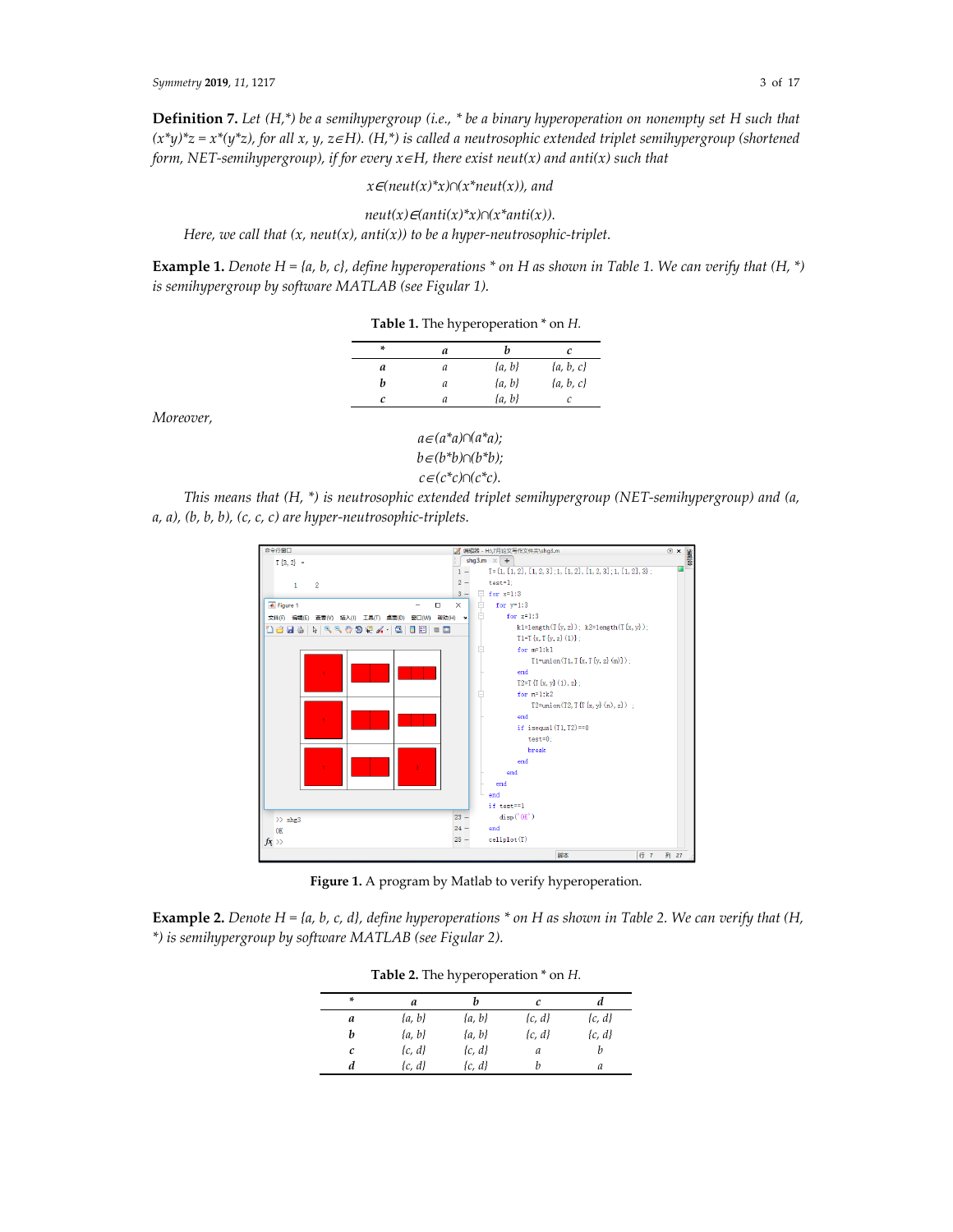

**Figure 2.** Verify hyperoperation by Matlab.

*Moreover,* 

*a*∈*(a\*a)∩(a\*a); a*∈*(b\*a)∩(a\*b), b*∈*(b\*a)∩(a\*b).*

*b*∈*(b\*b)∩(b\*b).* 

*c*∈*(a\*c)∩(c\*a), a*∈*(c\*c)∩(c\*c); c*∈*(b\*c)∩(c\*b), b*∈*(d\*c)∩(c\*d).*

*d*∈*(a\*d)∩(d\*a), a*∈*(d\*d)∩(d\*d); d*∈*(b\*d)∩(d\*b), b*∈*(c\*d)∩(d\*c).*

*This means that (H, \*) is neutrosophic extended triplet semihypergroup (NET-semihypergroup) and (a, a, a), (a, b, b), (b, b, b), (c, a, c), (c, b, d), (d, a, d), (d, b, c) are hyper-neutrosophic-triplets*.

**Remark 1.** From Example 2 we know that  $neut(x)$  may be not unique for an element  $x$  in a neutrosophic extended triplet semihypergroup (NET-semihypergroup). In fact, in Example 2, we have

{*neut*(*a*)} = {*a, b*}, *neut*(*b*) = *b*, {*neut*(*c*)} = {*a, b*}, {*neut*(*d*)} = {*a, b*}.

**Example 3.** *Let H be the set of all nonnegative integers, and define a hyperoperation \* on H as following:* 

$$
x^*y = \{z \in H \mid z \ge max\{x,y\}\}.
$$

*For examples,* 

*3\*5 = {5, 6, 7, 8, …}; 9\*9 = {9, 10, 11, 12, …}; 2019\*0 = {2019, 2020, 2021,2022, …}.*

*Then (H, \*) is a commutative semihypergroup. Moreove, for any x*∈*H, we have* 

*x*∈ *(x\*x)∩(x\*x); x*∈ *(x\*x)∩(x\*x).*

*This means that (H, \*) is a neutrosophic extended triplet semihypergroup (NET-semihypergroup). In fact, we have* 

*neut(0)=0; {neut(1)}={0,1}; {neut(2)}={0, 1, 2}; {neut(3)}={0, 1, 2, 3}…*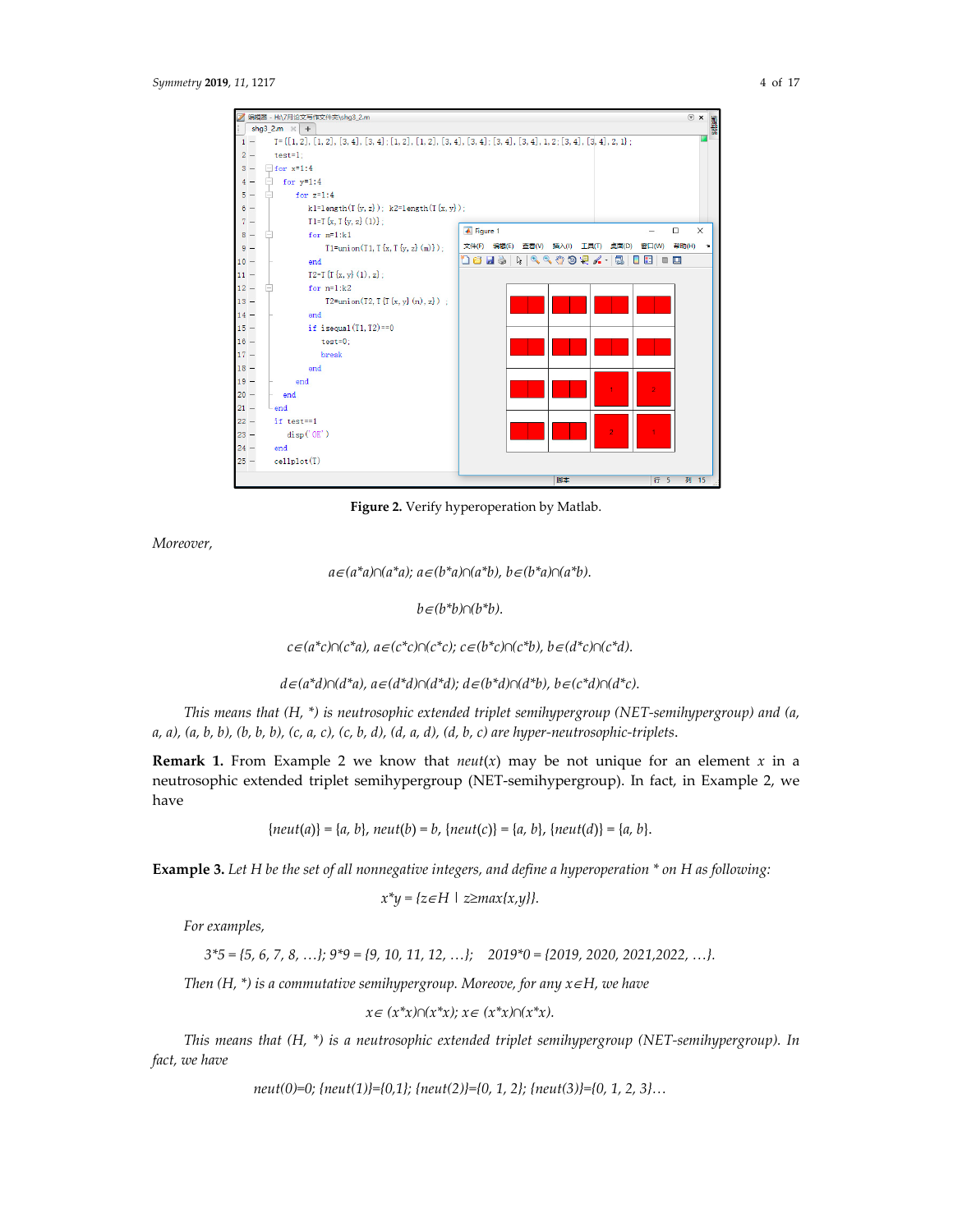**Example 4.** *Let R be the set of all real numbers, and Z the set of integers. We use the modulo of real numbers (that we denote by modR) in the following way:* 

 $∀a, b∈R, then a = b (mod<sub>R</sub> 6), if and only if a - b = 6n, where n is an integer.$ 

*For examples, 14.73* = 2.73 (*modR 6), since 14.73* − 2.73 = 12 = 6×2; but 18≠15 (*modR 6), since* 18 - 15 = *3 ≠ 6n with n integer. Now, we define a hyperoperation # on R as following:* 

*a#b = {x*∈*R | x=4ab (modR 6)}.*

*Then* (R, #) is a commutative semihypergroup, since a#b = b#a = 4ab (mod $\kappa$  6), and associative because:

 $(a\#b)\#c = (4ab)\#c = 4(4ab)c = 16abc \pmod{6}$ , and

 $a#(b#c) = a#(4bc) = 4a(4bc) = 16abc \pmod{6}$ .

*Moreove, for any a*∈*R, we have* 

- *(1) when a=0, (a, 6m, r) are hyper-triplets for any integer number m and real number r;*
- (2) *when*  $a≠ 0, \left(a, \frac{1}{a}, \frac{3m}{b}, \frac{1}{a} + \frac{3m}{c} + \frac{3}{a}\right)$  $4$   $2a$   $16a$   $8a$   $2$  $a_1 + \frac{3m}{2}$ ,  $\frac{1}{2} + \frac{3m}{2} + \frac{3n}{2}$  $\left(a, \frac{1}{4} + \frac{3m}{2a}, \frac{1}{16a} + \frac{3m}{8a} + \frac{3n}{2a}\right)$  are hyper-neutrosophic-triplets for any integer numbers m,

*n.* 

*This means that (R, #) is a neutrosophic extended triplet semihypergroup (NET-semihypergroup), and infinitely many neut(a) and infinitely many anti(a) for any element a in R.* 

**Remark 2.** The following example shows that a sub-semihypergroup of a NET-semihypergroup may be not a NET-semihypergroup.

**Example 5.** *Denote H = {a, b, c, d, e}, define hyperoperations \* on H as shown in Table 3. We can verify that (H, \*) is semihypergroup by software MATLAB (see Figular 3).* 

| ÷ | a                   |                     | c                   |                     | е                   |
|---|---------------------|---------------------|---------------------|---------------------|---------------------|
| а | a                   | a                   | а                   |                     | $\{a, b, c, d, e\}$ |
| b | a                   | $\{a, b\}$          | $\{a, c\}$          |                     | $\{a, b, c, d, e\}$ |
| c | a                   | a                   | a                   |                     | $\{a, b, c, d, e\}$ |
| d |                     |                     | d                   |                     | $\{a, b, c, d, e\}$ |
| e | $\{a, b, c, d, e\}$ | $\{a, b, c, d, e\}$ | $\{a, b, c, d, e\}$ | $\{a, b, c, d, e\}$ | $\{a, b, c, d, e\}$ |

**Table 3.** The hyperoperation \* on *H.*



**Figure 3.** Verify the hyperoperation by Matlab.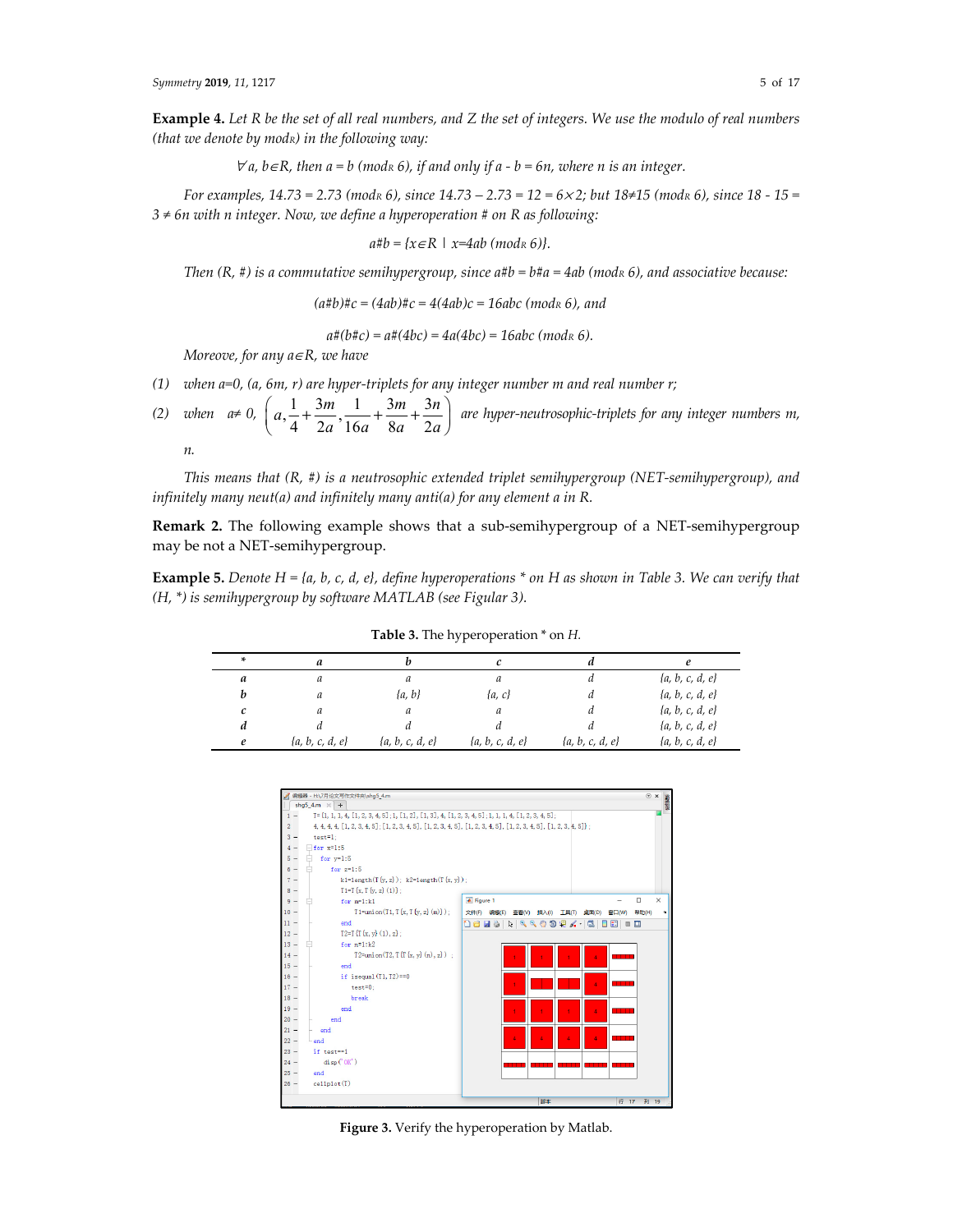*Moreover, (a, a, a), (a, e, e), (b, b, b), (b, e, e), (c, e, e), (d, d, d), (d, e, e), (e, e, e), (e, a, e), (e, b, e), (e, c, e), (e, d, e) are hyper-neutrosophic-triplets.This means that (H, \*) is a NET-semihypergroup. For S={a, b, c }*⊆*H, (S, \*) is sub-semihypergroup of (H, \*). But, (S, \*) is not a NET-semihypergroup.* 

**Remark 3.** For the traditional algebraic structures, we have the conclusion that any group must be a neutrosophic extended triplet group (NETG). For hyper algebraic structures, we know from Example 1 that a NET-semihypergroup is not necessarily a hypergroup (since *a\*H*≠*H* in Example 1). Moreover, the following example shows that a hypergroup may be not a NET-semihypergroup. Therefore, hypergroup and NET-semihypergroup are two non-inclusion hyperalgebraic systems.

**Example 6.** *Denote H = {1, 2, 3}, define hyperoperations \* on H as shown in Table 4. We can verify that (H, \*) is semihypergroup by software MATLAB.* 

| ∗ |               |               |               |
|---|---------------|---------------|---------------|
|   |               |               | $\{1, 3\}$    |
|   | $\{1, 2, 3\}$ | $\{2, 3\}$    | $\{1, 2, 3\}$ |
|   |               | $\{1, 2, 3\}$ | {1, 3}        |

**Table 4.** The hyperoperation \* on *H.*

*Moreover,* 

*1\*H = H\*1 = H, 2\*H = H\*2 = H, 3\*H = H\*3 = H.* 

*This means that (H, \*) is a hypergroup. But, for*  $1 \in H$ *, we cannot find*  $x, y \in H$  *such that*  $1 \in (x^*1) \cap (1^*x)$ *, and*  $x ∈ (y^*1) ∩ (1^*y)$ . *That is,*  $(H, * )$  *is not a NET- semihypergroup.* 

**Definition 8.** *Let (H,\*) be a semihypergroup. (H,\*) is called a neutrosophic extended triplet hypergroup (shortened form, NET-hypergroup), if (H,\*) is both a NET-semihypergroup and a hypergroup.* 

Obviously, the NET-semihypergroups in Example 2 and Example 5 are all NET-hypergroups. And, the following propostion is true (the proof is omitted).

**Proposition 1.** *Every regular hypergroup is a NET-hypergroup.* 

The NET-hypergroup in Example 2 is not a regular hypergroup, it shows that the inverse of Proposition 1 is not true.

**Proposition 2.** *Let (H,\*) be a NET-semihypergroup (or a NET-hypergroup). Then (H,\*) is a regular semihypergroup.* 

**Proof.** Assume that (*H*,\*) is a NET-semihypergroup. For any *x*∈*H*, by Definition 7 we get that there exist *neut*(*x*) and *anti*(*x*) such that

*x*∈( $neut(x)*x$ )∩( $x*neut(x)$ ), and  $neut(x) \in (anti(x)*x) \cap (x*anti(x))$ .

Then,

$$
x \in \text{neut}(x)^* x \subseteq (x^* \text{anti}(x))^* x.
$$

That is,  $x \in x^*$ *anti*(*x*)\**x*. From this, by Definition 4, we know that  $(H^*)$  is a regular semihypergroup*.*

If (*H*,\*) is a NET-hypergroup, by Definition 8, it follows that (*H*,\*) is a NET-semihypergroup. Then, by the proof above, (*H*,\*) is a regular semihypergroup*.* □

The following example shows that the inverse of Proposition 2 is not true. Moreover, it also shows that a regular semihypergroup may be not a hypergroup.

**Example 7.** *Denote H* = {*a, b, c}, define hyperoperations* \* *on H as shown in Table 5. We can verify that* (*H,* \*) *is semihypergroup.*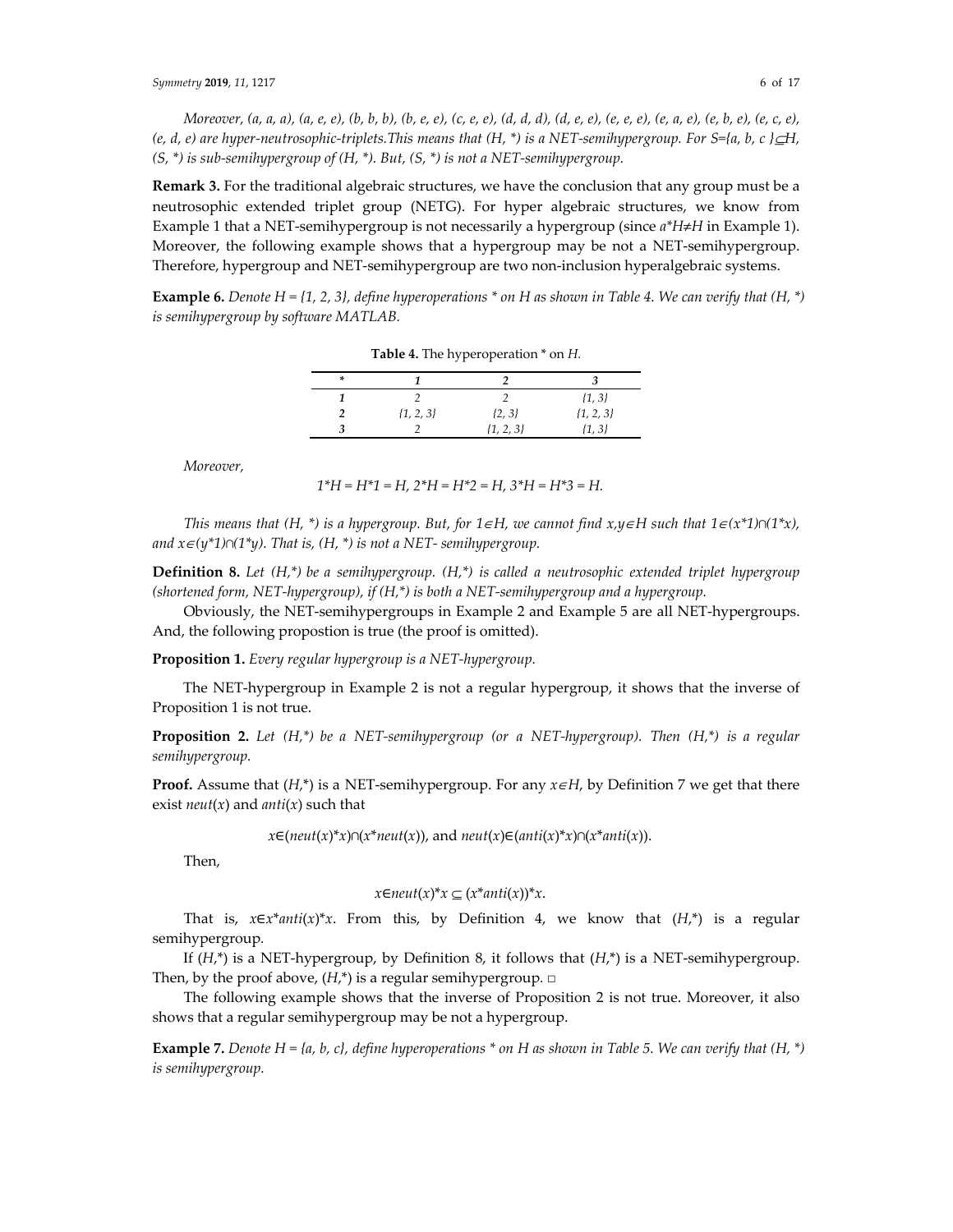| ÷ | а             | n             |               |
|---|---------------|---------------|---------------|
| а | а             | а             | а             |
|   | $\{a, b, c\}$ | $\{a, b, c\}$ | $\{a, b, c\}$ |
|   | $\{a, b, c\}$ | $\{a, b\}$    | $\{a, b\}$    |

*Moreover, a* ∈  $a^*a^*a$ ;  $b \in b^*b^*b$ ;  $c \in c^*a^*c$ . This means that  $(H, *)$  is a regular semihypergroup. But it is *not a NET-semihypergroup, since there is not any*  $x \in H$  *such that*  $c \in x^*c$  *and*  $c \in c^*x$ *. Obviously, (H, \*) is not a hypergroup.* 

Therefore, the relationships among semihypergroup, NET-semihypergroup, NET-hypergroup, (regular) hypergroup and regular semihypergroup can be expressed by Figure 4.



**Figure 4.** The relationships among some kinds of semihypergroups.

For basic properties of NET-semihypergroups and NET-hypergroups, we can get following results.

**Theorem 1.** *Let (H,\*) be a semihypergroup. Then* 

- *(1) if (H,\*) is commutative NET-semihypergroup, then for any x*∈*H and hyper-neutrosophic-triplet (x, neut(x), anti(x)), there exists p*∈*neut(x)\*neut(x) and q*∈*anti(x)\*neut(x) such that (x, p, q) is also a hyper-neutrosophic-triplet.*
- *(2) if (H,\*) is commutative NET-semihypergroup, then for any x*∈*H and neut(x)*∈*{neut(x)}, there exists p*∈*neut*(*x*)\**neut*(*x*) *such that p*∈{*neut*(*x*)}.
- *(3) if (H,\*) is NET-semihypergroup and x*∈*H is scalar, then |{neut(x)}|=1, that is, the neutral element of x is unique; Moreover, if x is scalar, then neut* $(x)$ \**neut* $(x)$ =*neut* $(x)$ .
- *(4) if (H,\*) is commutative hypergroup, then (H,\*) is NET-hypergroup.*

**Proof**. (1) Assume that  $x \in H$  and  $(x, \text{neut}(x), \text{anti}(x))$  is a hyper-neutrosophic-triplet. By Definition 7:

*x*∈( $neut(x)*x$ )∩( $x*neut(x)$ ), and  $neut(x) \in (anti(x)*x) \cap (x*anti(x))$ .

Since  $(H, *)$  is commutative, then:

*x*∈*neut*(*x*)\**x* ⊆ *neut*(*x*)\*(*neut*(*x*)\**x*) = (*neut*(*x*)\**neut*(*x*))\**x* = *x*<sup>\*</sup>(*neut*(*x*)\**neut*(*x*)).

This means that there exists  $p \in neutr(x)^*$ *neut*(*x*) such that  $x \in p^*x = x^*p$ . Moreover:

*p*∈*neut*(*x*)\**neut*(*x*) ⊆ (*x*\**anti*(*x*))\**neut*(*x*) = *x*\*(*anti*(*x*)\**neut*(*x*)) = (*anti*(*x*)\**neut*(*x*))\**x*.

It follows that there exists *q*∈*anti*(*x*)\**neut*(*x*) such that *p*∈*q\*x* = *x\*q.* By Definition 7 we know that (*x*, *p*, *q*) is also a hyper-neutrosophic-triplet.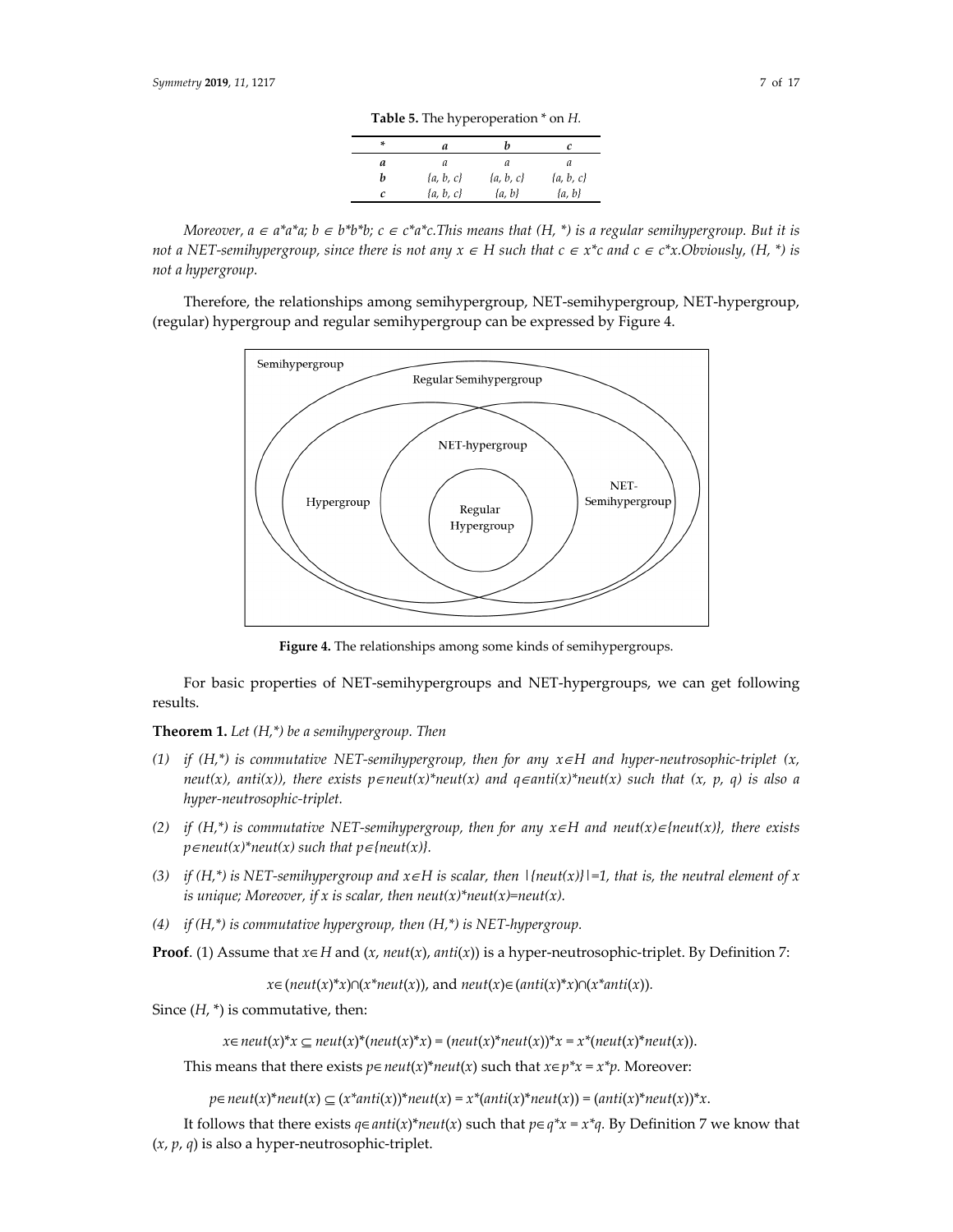(2) It follows from (1).

(3) Suppose that *x*∈*H* and *x* is scalar. Using Definition 2, |*x\*a*|=|*a\*x*|=1 for any *a*∈*H*. From this, for a hyper-neutrosophic-triplet (*x*, *neut*(*x*), *anti*(*x*)), applying Definition 7, we have:

$$
x = neut(x)^*x = x^*neut(x)
$$
, and  $neut(x) = anti(x)^*x = x^*anti(x)$ .

Assume  $p_1$ ,  $p_2 \in \{neut(x)\}\$ , then there exists  $q_1$ ,  $q_2 \in H$  such that:

$$
x = p_1 * x = x * p_1, p_1 = q_1 * x = x * q_1; x = p_2 * x = x * p_2, p_2 = q_2 * x = x * q_2.
$$

Then:

$$
p_1 = q_1 * x = q_1 * (x * p_2) = (q_1 * x) * p_2 = p_1 * p_2;
$$

$$
p_2 = x^* q_2 = (x^* p_1)^* q_2 = (x^* (q_1^* x))^* q_2 = (x^* q_1)^* (x^* q_2) = p_1^* p_2.
$$

It follows that  $p_1 = p_2$  and  $p_1 = p_1 * p_1$ . That is,  $|\{neut(x)\}| = 1$  and  $neut(x)*neut(x) = neut(x)$ .

(4) Let  $(H, \ast)$  be a commutative hypergroup. By Definition 3, for any  $x \in H$ ,  $x^*H = H^*x = H$ . Then, for any *x*∈*H*, there exists *h*∈*H* such that *x* = *h\*x* = *x\*h*. Moreover, for *h*∈*H*, there exists *u*∈*H* such that  $h = u^*x = x^*u$ . Thus,  $(x, h, u)$  is a hyper-neutrosophic-triplet, and it means that  $(H, *)$  is a NET-semihypergroup by Definition 7. On the other hand, since (*H*, \*) is a hypergroup, so (*H*, \*) is a NET-hypergroup by Definition 8.

### **3. Pure NET-semihypergroups and Regular hypergroups**

In this section, we discuss some properties of NET-semihypergroups. We'll propose the new notion of pure NET-semihypergroup, investigate the structure of pure NET-semihypergroups.

**Definition 9.** *Let (H,\*) be a NET-semihypergroup. (H,\*) is called a pure NET-semihypergroup, if for every x*∈*H, there exist neut(x) and anti(x) such that* 

 $x = (neut(x)*x) \cap (x*neut(x))$ , and  $neut(x) = (anti(x)*x) \cap (x*anti(x))$ .

Obviously, the following proposition is true and the proof is omitted.

**Proposition 3.** *(1) Every neutrosophic extended triplet group (NETG) is pure NET-semihypergroup. (2) If (H,\*) is a pure NET-semihypergroup and the hyper operation \* is commutative, then for every x*∈*H, there exists y, z*∈*H such that* 

$$
x = y^*x = x^*y
$$
, and  $y = z^*x = x^*z$ .

**Example 8.** *Denote H = {a, b, c}, define hyperoperations \* on H as shown in Table 6. We can verify that (H, \*) is semihypergroup.* 

| Table 6. The hyperoperation $*$ on $H$ . |               |               |               |  |  |  |
|------------------------------------------|---------------|---------------|---------------|--|--|--|
| ×                                        | а             |               | c             |  |  |  |
| а                                        | а             | $\{a, b, c\}$ | $\{a, b, c\}$ |  |  |  |
| h                                        | $\{a, b, c\}$ |               |               |  |  |  |
| C                                        | $\{a, b, c\}$ |               |               |  |  |  |

*Moreover,* 

*a=(a\*a)∩(a\*a); b=(c\*b)∩(b\*c), c=(b\*b)∩(b\*b); c=(c\*c)∩(c\*c).*

*This means that (H, \*) is a pure NET-semihypergroup.* 

**Example 9.** *Denote H = {a, b, c, d, e}, define hyperoperations \* on H as shown in Table 7. We can verify that (H, \*) is semihypergroup.* 

**Table 7.** The hyperoperation \* on *H.*

|  | $\{a, b, c\}$ $\{a, b, c\}$ |  |  |
|--|-----------------------------|--|--|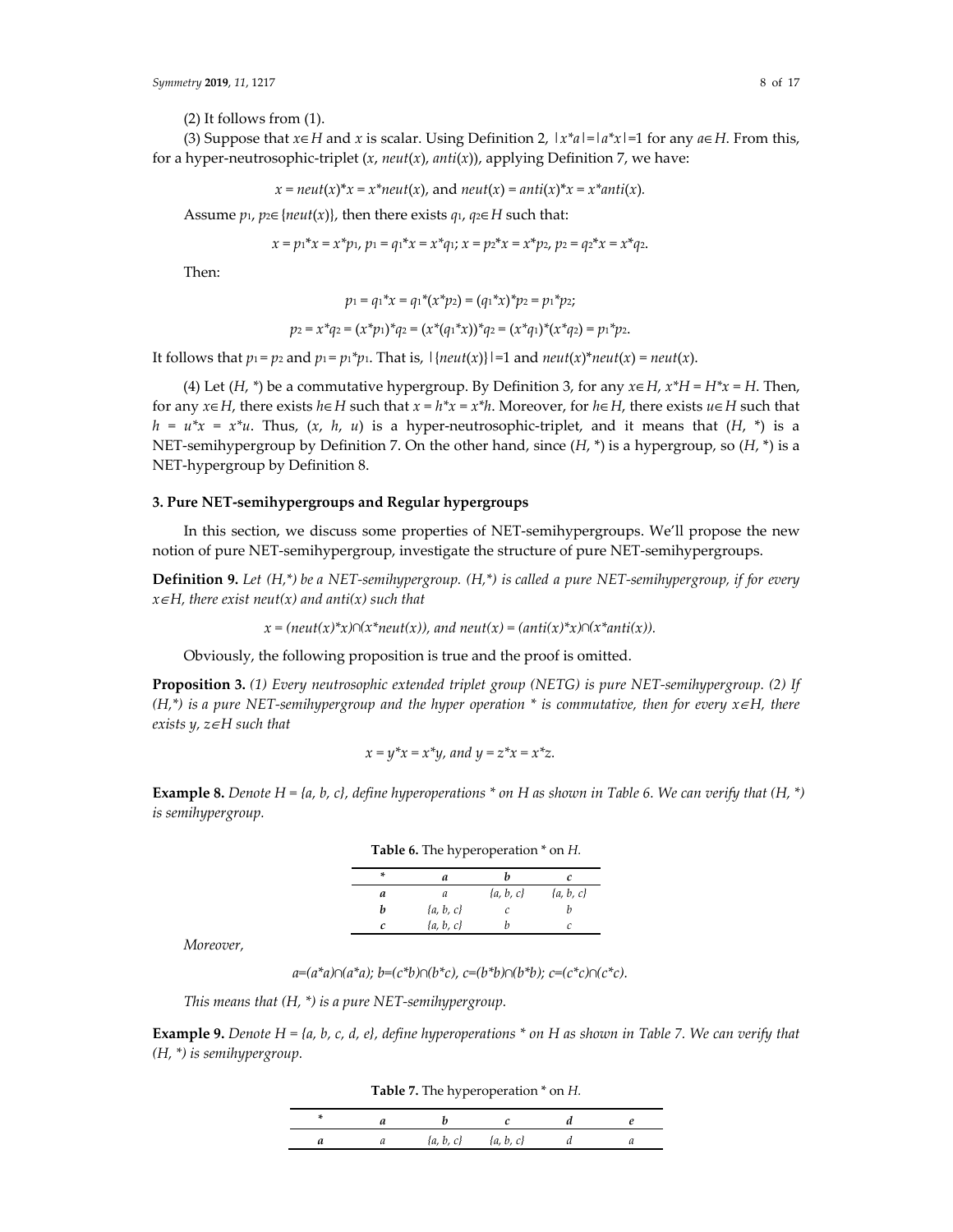| v | $\{a, b, c\}$ |   | C | $\mu$ |   |
|---|---------------|---|---|-------|---|
| c | $\{a, b, c\}$ | ı |   | и     |   |
| a | и             | и | а | a     | и |
| e | и             |   |   | и     |   |

*Moreover:* 

*a=(a\*a)∩(a\*a); b=(b\*b)∩(b\*b); c=(b\*c)∩(c\*b), b=(c\*c)∩(c\*c); d=(d\*d)∩(d\*d); e=(e\*e)∩(e\*e).*

*This means that (H, \*) is a pure NET-semihypergroup.* 

**Remark 4**. From Example 8 and Example 9, we have:

*a=(a\*a)∩(a\*a);*

*a*∈*(b\*a)∩(a\*b), b*∈*(b\*a)∩(a\*b); a*∈*(c\*a)∩(a\*c), c*∈*(c\*a)∩(a\*c).*

This means that  $\{neu(ta)\} = \{a, b, c\}$ . But,  $b \in \{neu(ta)\}$  and  $c \in \{neu(ta)\}$  are different to  $a \in \{neu(ta)\}$ , since one is " $\epsilon$ " and the other is "=". In order to clearly express the difference between the two kinds of neutral elements, we introduce a new concept: pure neutral element.

**Definition 10.** *Let (H,\*) be a NET-semihypergroup and x*∈*H. An element y*∈*H is called a pure neutral element of the element x, if there exist z*∈*H such that:* 

$$
x = y^*x = x^*y
$$
, and  $y = z^*x = x^*z$ .

*Here, we denote y by pneut(x).* 

**Proposition 4.** *Let (H,\*) be a NET-semihypergroup and x*∈*H. If there exists a pure neutral element of x, then the pure neutral element of x, that is, pneut(x), is unique.* 

**Proof**. Assume that there exists two pure neutral elements  $y_1$ ,  $y_2$  for  $x \in H$ . Then there exists  $z_1$ ,  $z_2 \in H$ such that:

$$
x = y_1 * x = x * y_1
$$
, and  $y_1 = z_1 * x = x * z_1$ ;  
\n $x = y_2 * x = x * y_2$ , and  $y_2 = z_2 * x = x * z_2$ .

Therefore,

$$
y_1 = z_1^* x = z_1^* (x^* y_2) = (z_1^* x)^* y_2 = y_1^* y_2;
$$

*y*2 *= x*\**z*2 *=* (*x*\**y*1)\**z*<sup>2</sup> *=* (*x*\*(*z*1\**x*))\**z*<sup>2</sup> *=* (*x*\**z*1)\* (*x*\**z*2) *= y*1\**y*2.

Hence,  $y_1 = y_2$ . That is, *pneut*(*x*) is unique.  $\Box$ 

By the proof of Proposition 4, we know that  $y_1 = y_2 = y_1 * y_2$ , it follows that  $y_1 = y_1 * y_1$ . Therefore, we have the following corollary.

**Corollary 1.** *Let (H,\*) be a NET-semihypergroup and x*∈*H. If there exists a pure neutral element of x, then the pure neutral element of x is idempotent, that is, pneut(x)\*pneut(x)= pneut(x).* 

**Remark 5**. From Proposition 4, we know that the pure neutral element of an elemetn *x* is unique when there exists one pure neutral element of *x*. Particularly, for commutative pure NETsemihypergroups, applying Proposition 3 (2), we get following Proposition 5 (the proof is omitted).

**Proposition 5.** *Let*  $(H,*)$  *be a commutative pure NET-semihypergroup. Then for any*  $x \in H$ *, pneut(x) is unique.* 

**Proposition 6.** Let  $(H,^*)$  be a commutative pure NET-semihypergroup. Then for any x,  $y \in H$ , *pneut*( $x^*y$ )= pneut( $x^*y$ )= *pneut(y)* when  $|x^*y|=1$ . Moreover, if pneut( $x$ ) =  $z^*x = x^*z$  *and pneut(y)* = *z*2\**y = y*\**z*2*, z*1, *z*2<sup>∈</sup>*H, then:* 

$$
pneut(x^*y) = (z_1^*z_2)^*(x^*y) = (x^*y)^*(z_1^*z_2).
$$

**Proof.** Assume that *x*,  $y \in H$  and  $|x^*y|=1$ . Since  $(H, * )$  be a commutative pure NET-semihypergroup, then: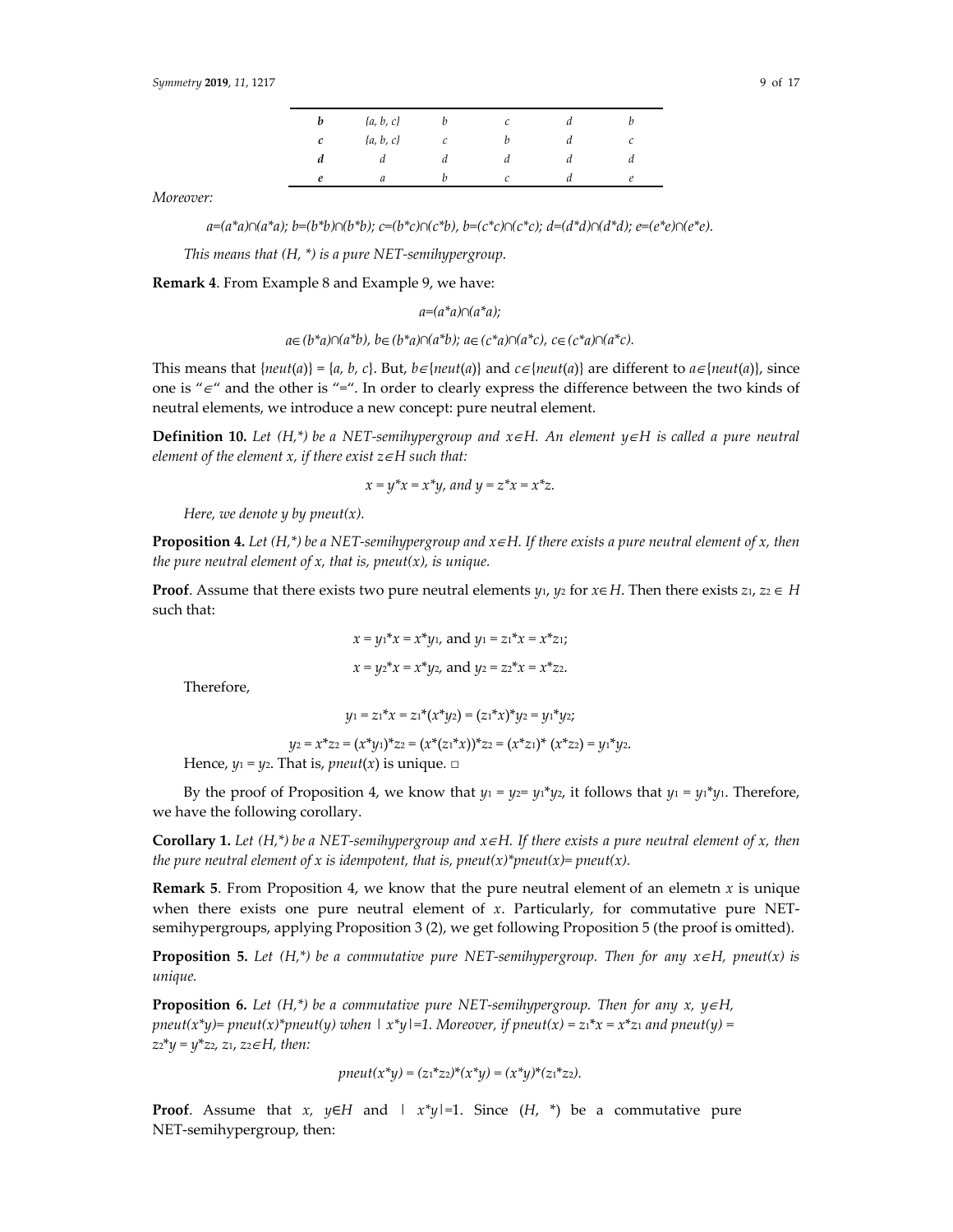$(x^*y)^*(pneut(x)^*pneut(y)) = (x^*y)^*(pneut(y)^*pneut(x))$  $= x^*(y^*pneut(y))^*pneut(x)$  $= x^*y^*pneut(x)$ = (*x\*pneut*(*x*))*\*y*  $= x^*y;$  $(pneut(x)*pneut(y)*(x*y) = (pneut(y)*pneut(x))*(x*y)$  $=$  *pneut*(*y*)<sup>\*</sup>(*pneut*(*x*)<sup>\*</sup>*x*)<sup>\*</sup> *y* = *pneut*(*y*)*\*x\*y*  $= x^*(pneut(y)^*y)$  $= x^*y$ .

On the other hand, assume that  $(x, pneut(x), anti(x))$  and  $(y, pneut(y), anti(y))$  are hyper-neutrosophic-triplets, then:

(*x\*y*)*\**(*anti*(*x*)*\*anti*(*y*)) = (*x\*y*)*\**(*anti*(*y*)*\*anti*(*x*)) = *x\**(*y\*anti*(*y*))*\*anti*(*x*)  $= x^*pneut(y)^*anti(x)$  $=(x^*anti(x))^*pneut(y)$  $=$  *pneut*(*x*)<sup>\*</sup>*pneut*(*y*);  $(anti(x)*anti(y))*(*y) * (x*y) = (anti(x)*anti(y))*y*x)$  $=$ anti(x)<sup>\*</sup>(anti(y)<sup>\*</sup>y)<sup>\*</sup>x  $=$  *anti*(*x*)<sup>\*</sup>*pneut*(*y*)<sup>\*</sup>*x*  $= (anti(x)*x)*pneut(y)$  $=$  *pneut*(*x*)<sup>\*</sup> *pneut*(*y*). Applying Proposition 5 we get that *pneut*(*x\*y*)*= pneut*(*x*)*\*pneut*(*y*)*.*

Moroeover, assume  $pneut(x) = z_1 * x = x * z_1$ ,  $pneut(y) = z_2 * y = y * z_2$ . Then, by commutativity of the hyper operation \*:

$$
(z_1 * z_2)^*(x^*y) = (z_1 * x)^*(z_2 * y)
$$
  
= *pneut(x)\*pneut(y)*  
= *pneut(x\* y);*  

$$
(x^*y)^*(z_1 * z_2) = (x^*z_1)^*(y^*z_2)
$$
  
= *pneut(x)\*pneut(y)*  
= *pneut(x\* y).*

Therefore, the proof is completed.

**Theorem 2.** *Let (H,\*) be a commutative pure NET-semihypergroup and H satisfies:* 

$$
\forall x, y \in H, \text{pneut}(x) = \text{pneut}(y) \Longrightarrow |x^*y| = 1. \tag{C1}
$$

*Define a binary relation* ≈ *on H as following:* 

<sup>∀</sup>*x, y*∈*H, x*≈*y if and only if pneut(x)=pneut(y).*

*Then:*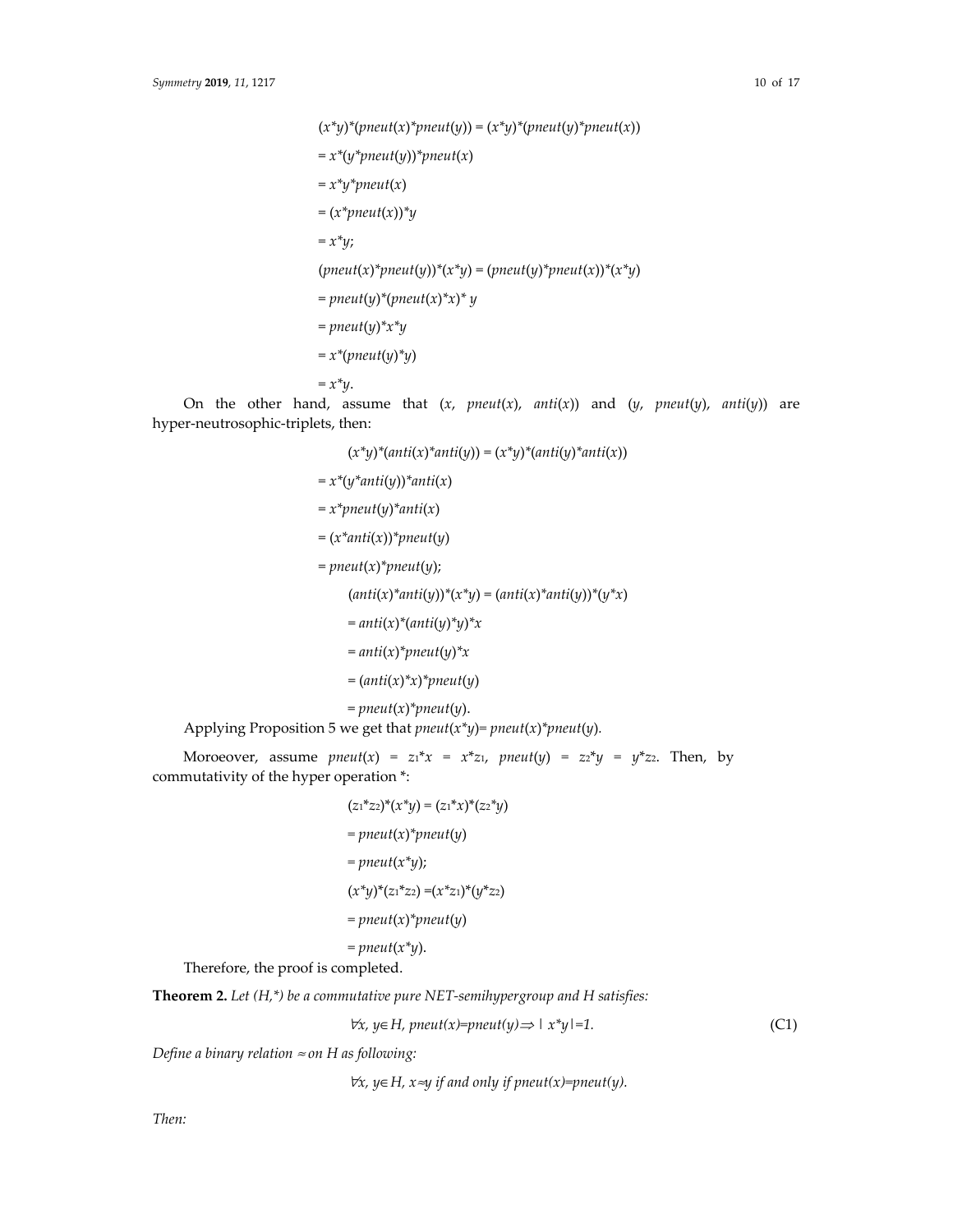- *(1) The binary relation is a equivalent relation on H;*
- *(2) For any x*∈*H, [x]*≈ *is a sub-NET-semihypergroup of H, where [x]*≈ *is the equivalent class of x based on equivalent relation* ≈*;*
- *(3) For any x*∈*H, [x]*≈ *is a regular hypergroupe.*

**Proof**. (1) It is obviously.

(2) Assume *a*, *b*∈[*x*]≈, then *pneut*(*a*)= *pneut*(*b*)=*pneut*(*x*). Applying Proposition 6 and Corollary 1, we have

$$
pneut(a*b) = pneut(a)*pneut(b)
$$

$$
= pneut(x)*pneut(x)
$$

 $=$  *pneut*(*x*).

This means that  $[x] \approx$  is closed on the hyper operation  $*$ .

Moreover, by Corollary 1, we have  $pneut(x)$ <sup>\*</sup> $pneut(x)$  =  $pneut(x)$ . From this and using Proposition 5, we get that *pneut*(*pneut*(*x*)) = *pneut*(*x*). It follows that *pneut*(*a*)  $\in$  [*x*] $\approx$  for any  $a \in [x] \approx$ . Moreover, assume that  $a \in [x] \approx$ , by the definition of commutative pure NET-semihypergroup, there exists *r*∈*H* such that*:*

$$
pneut(a)=r^*a=a^*r.
$$

It follows that:

$$
pneut(a) = (r*pneut(a))^*a = a^*(r*pneut(a)).
$$
\n(C2)

Applying Proposition 6 and Corollary 1:

```
pneut(r*pneut(a)) 
= pneut(r)* pneut(pneut(a))
   = pneut(r)* pneut(a) 
        = pneut(r*a) 
     = pneut(pneut(a))
```
 $=$  pneut(*a*).

That is, *pneut*( $r^*$ *pneut*( $a$ )) = *pneut*( $a$ ) = *pneut*( $x$ ). This means that  $r^*$ *pneut*( $a$ )  $\in [x] \approx$ . Therefore, by (C2), there exists *anti*(*a*) (see Definition 7), it is in  $[x] \approx$ . This means that  $[x] \approx$  is a sub-NET-semihypergroup of *H.*

(3) For any  $x \in H$ , from (2) we know that  $[x] \approx$  is a sub-NET-semihypergroup of *H*. By the definition of ≈, for any  $a \in [x] \approx$ , *pneut*(*a*) = *pneut*(*x*). Then,  $a^*[x] \approx a = [x] \approx$ , and *pneut*(*x*) is a (local) identity in  $[x] \approx$ *.* By Definition 3, we get that  $[x] \approx$  is a regular hypergroup.  $\Box$ 

From Theorem 2 we know that for a commutative pure NET-semihypergroup (it satisfies the condition in Theorem 2), it is a union of some regular hypergroups. The following picture (Figure 5) shows this special structure.



Regular hypergroups (sub-hypergroups)

**Figure 5.** The structure of a commutative pure NET-semihypergroups.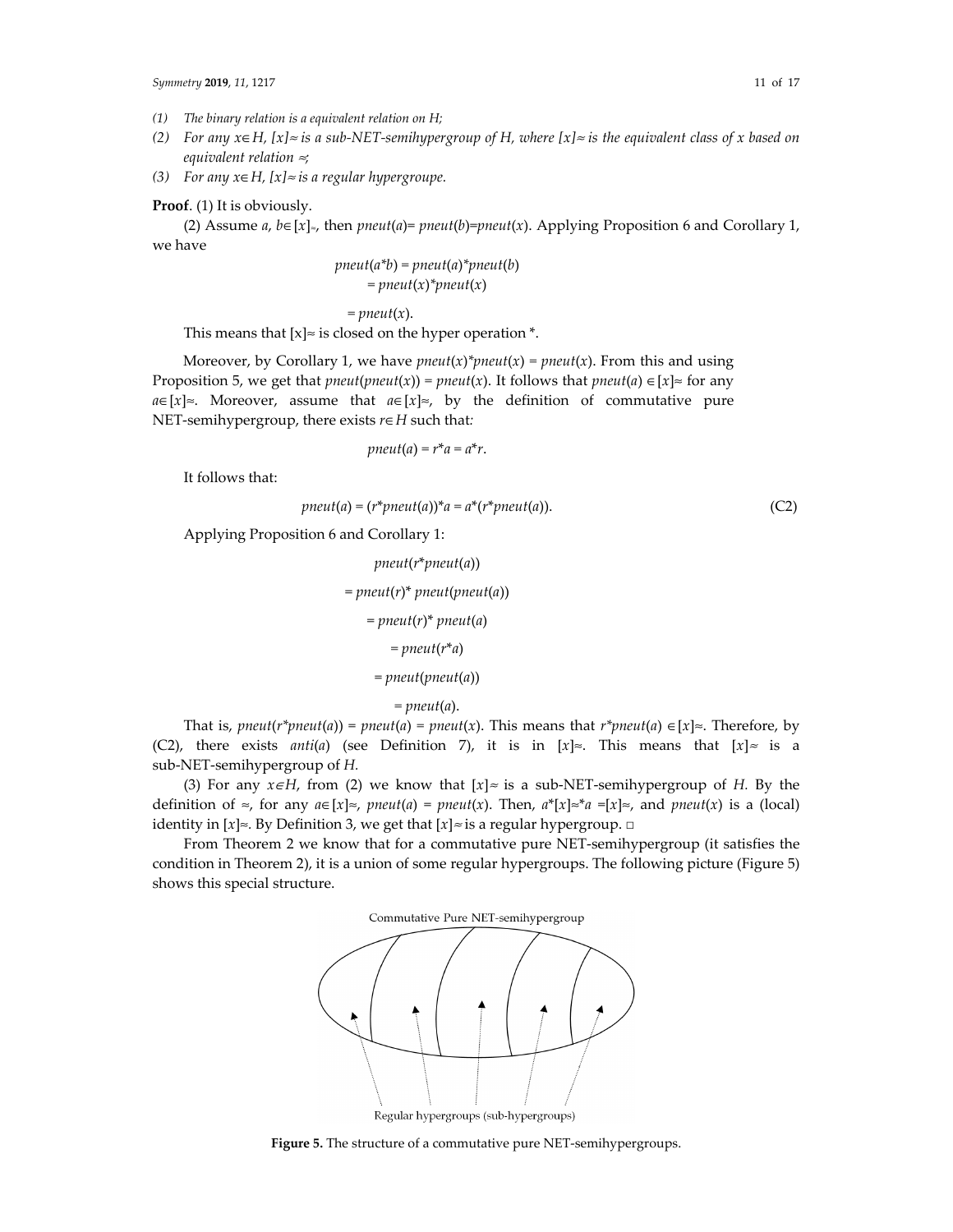**Example 10.** *Denote H = {a, b, c, d, e}, define hyperoperations \* on H as shown in Table 8. We can verify that (H, \*) is commutative pure NET-semihypergroup.* 

| ÷             | a              | h                              | C.                | d | e                  |
|---------------|----------------|--------------------------------|-------------------|---|--------------------|
| a             | $\overline{a}$ | $\{a, b, c\}$                  | $\{a, b, c\}$     |   | $d \{a, d, e\}$    |
| b             | $\{a, b, c\}$  | $\boldsymbol{b}$               | $\mathcal{C}_{0}$ |   | $d \{b, c, d, e\}$ |
| $\mathcal{C}$ | $\{a, b, c\}$  | $\overline{c}$                 | b                 | d | $\{b, c, d, e\}$   |
|               | d d            | d                              | d                 | d | $\overline{d}$     |
| e             |                | $\{a, d, e\}$ $\{b, c, d, e\}$ | $\{b, c, d, e\}$  | d | e                  |

**Table 8.** The hyperoperation \* on *H.* 

*Moreover:* 

$$
H_1=[a]=[a]_{\preccurlyeq}
$$
\n
$$
H_2=[b, c]=[b]_{\approx}=[c]_{\approx};
$$
\n
$$
H_3=[d]=[d]_{\preccurlyeq}
$$
\n
$$
H_4=[e]=[e]_{\approx};
$$

*and H= H1∪H2∪H3∪H4, where, Hi (i=1, 2, 3, 4) are regular hypergroups.* 

**Remark 6**. The above example shows that a commutative pure NET-semihypergroup may be not a hypergroup (since *d\*H*≠*H* in Example 10).

### **4. Weak Commutative NET-Semihypergroups and Their Structures**

In this section, we discuss generalized commutativity in NET-semihypergroups. We propose a new notion of weak commutative NET-semihypergroup, and prove the structure theorem of weak commutative pure NET-semihypergroup (WCP-NET-semihypergroup), which can be regarded as a generalization of Cliffod Theorem in semigroup theory.

**Definition 11.** *Let (H,\*) be a NET-semihypergroup. (H,\*) is called a weak commutative NETsemihypergroup, if for every x*∈*H, every hyper-neutrosophic-triplet (x, neut(x), anti(x)), the following conditions are satisfied:* 

> *(H,\*) is called a weak commutative pure NET-semihypergroup (shortly, WCP-NET-semihypergroup), if it both weak commutative and pure.*

Obviously, the following proposition is true and the proof is omitted.

**Proposition 7.** *Every commutative NET-semihypergroup is weak commutative.* 

The following examples show that there exists some weak commutative NETsemihypergroups which are not commutative.

**Example 11.** *Denote H* =  $\{1, 2, 3, 4, 5, 6, 7, 8\}$ , *define hyperoperations*  $*$  *on H as shown in Table 9. We can verify that (H, \*) is NET-semihypergroup.* 

| ÷              | 1          | $\overline{2}$ | 3              | 4              | 5 | 6              | 7              | 8            |
|----------------|------------|----------------|----------------|----------------|---|----------------|----------------|--------------|
| 1              | 1          | $\{1, 2\}$     | 1              | 1              | 1 | 1              | 1              | 1            |
| $\overline{2}$ | $\{1, 2\}$ | 2              | 1              | 1              | 1 | 1              | 1              | $\mathcal I$ |
| 3              | 1          | 1              | 3              | $\overline{4}$ | 5 | 6              | 7              | 8            |
| 4              | 1          | 1              | $\overline{4}$ | 3              | 8 | 7              | 6              | 5            |
| 5              | 1          | 1              | 5              | 7              | 3 | 8              | $\overline{4}$ | 6            |
| 6              | 1          | 1              | 6              | 8              | 7 | 3              | 5              | 4            |
| 7              | 1          | 1              | 7              | 5              | 6 | $\overline{4}$ | 8              | 3            |
| 8              | 1          | 1              | 8              | 6              | 4 | 5              | 3              | 7            |

**Table 9.** The hyperoperation \* on *H.*

*Moreover, (1, 1, 1), (2, 2, 2), (3, 3, 3), (4, 3, 4), (5, 3, 5), (6, 3, 6), (7, 3, 8) and (8, 3, 7) are hyper-neutrosophic-triplets, and (* $\forall x \in H$ )  $1^*x = x^*1$ ,  $2^*x = x^*2$  and  $3^*x = x^*3$ ,  $7^*8 = 8^*7$ . This means that (H, *\*) is a weak commutative NET-semihypergroup. Since 4\*5 ≠ 5\*4, (H, \*) is not commutative.*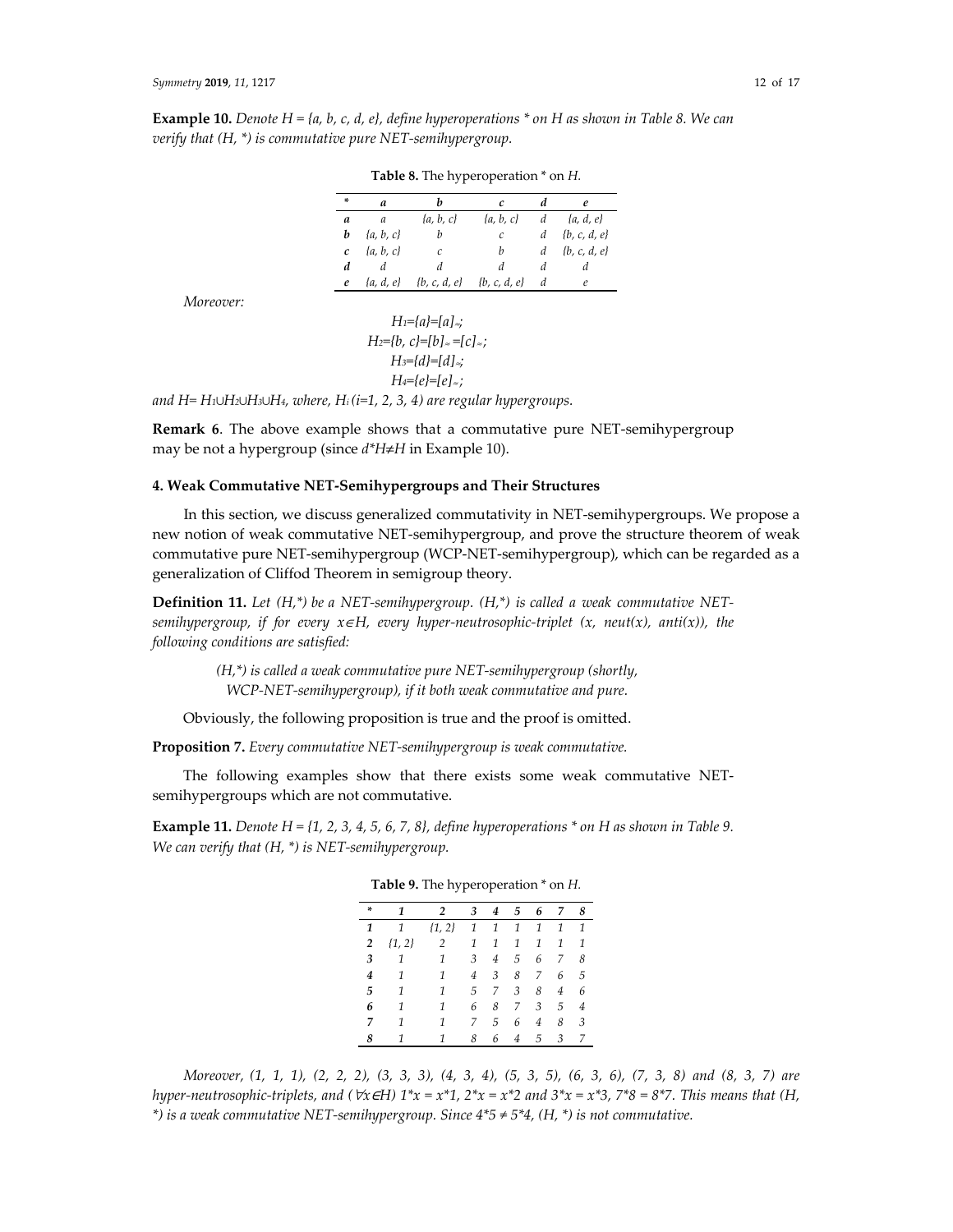**Remark 7**. The above example shows that there exists WCP-NET-semihypergroup (by Definition 9, we know that the NET-semihypergroup in Example 11 is pure).

**Example 12.** *Denote H = {1, 2, 3, 4, 5, 6, 7, 8, 9}, define hyperoperations \* on H as shown in Table 10. We can verify that (H, \*) is NET-semihypergroup.* 

| ÷              |               |                          |                |                |               |            |                             |               |               |
|----------------|---------------|--------------------------|----------------|----------------|---------------|------------|-----------------------------|---------------|---------------|
| 1              | 2             | $\{1, 3\}$               | $\mathbf{3}$   |                |               |            |                             |               |               |
| $\overline{2}$ | $\{1, 3\}$    | 2                        | $\{1, 3\}$     | $\{1, 2, 3\}$  | $\{1, 2, 3\}$ |            | $\{1, 2, 3\}$ $\{1, 2, 3\}$ | $\{1, 2, 3\}$ | $\{1, 2, 3\}$ |
| 3              | 3             | $\{1, 3\}$               | $\overline{1}$ | $\{1, 3\}$     | $\{1, 3\}$    | $\{1, 3\}$ | $\{1, 3\}$                  | $\{1, 3\}$    | $\{1, 3\}$    |
| 4              | 1             | $\{1, 2, 3\}$ $\{1, 3\}$ |                | $\overline{4}$ | 5             | 6          |                             |               |               |
| 5              | 1             | $\{1, 2, 3\}$ $\{1, 3\}$ |                | $5\,$          | 4             |            | 8                           |               |               |
| 6              | 1             | $\{1, 2, 3\}$ $\{1, 3\}$ |                | 6              |               |            |                             |               |               |
|                | $\mathcal{I}$ | $\{1, 2, 3\}$ $\{1, 3\}$ |                |                |               |            |                             | 6             | .h            |
| 8              | 1             | $\{1, 2, 3\}$            | $\{1, 3\}$     |                |               |            |                             |               |               |
| 9              | -1            | $\{1, 2, 3\}$ $\{1, 3\}$ |                |                |               |            |                             |               |               |

**Table 10.** The hyperoperation \* on *H.*

*Moreover, (1, 2, 1), (2, 2, 2), (3, 1, 3), (4, 4, 4), (5, 4, 5), (6, 4, 6), (7, 4, 7), (8, 4, 9) and (9, 4, 8) are hyper-neutrosophic-triplets, and (* $\forall x \in H$ )  $2^*x = x^*2$ ,  $1^*x = x^*1$  and  $4^*x = x^*4$ ,  $8^*9 = 9^*8$ . This means that (H, *\*) is a weak commutative NET-semihypergroup. Since 5\*6 ≠ 6\*5, (H, \*) is not commutative.* 

**Proposition 8.** *Let (H,\*) be a weak commutative pure NET-semihypergroup (WCP-NET-semihypergroup). Then for any x*∈*H, there exists a pure neutral element of x, and pneut(x) is unique, pneut(x)\*pneut(x)= pneut(x).* 

**Proof**. For any *x*∈*H*. Since (*H*, \*) is pure, by Definition 9, there exists hyper-neutrosophic-triplet (*x*, *neut*(*x*), *anti*(*x*)) such that

*x* =  $(\text{neut}(x) * x) ∩ (x * \text{neut}(x))$ , and  $\text{neut}(x) = (\text{anti}(x) * x) ∩ (x * \text{anti}(x))$ .

Moreover, since  $(H, * )$  is weak commutative, by Definition 11,  $neut(x)*x = x*neut(x)$ , and *anti*(*x*)\* $x = x^*$ *anti*(*x*). Thus

$$
x = neut(x)^*x = x^*neut(x)
$$
, and  $neut(x) = anti(x)^*x = x^*anti(x)$ .

Therefore, by Definition 10,  $neut(x)$  is a pure neutral element of *x*. Applying Proposition 4 we know that pure neutral element of *x* is unique. Moreover, using Corollary 1,  $pneut(x)*pneut(x)$ =  $pneut(x)$ . $\Box$ 

**Proposition 9.** *Let (H,\*) be a weak commutative pure NET-semihypergroup (WCP-NET-semihypergroup). Then for any x, y*∈*H, pneut(x\*y)= pneut(x)\*pneut(y) when | x\*y |=1. Moreover, if pneut(x) = z*1\**x = x*\**z*1 *and pneut(y) = z*2\**y = y*\**z*2*, z*1, *z*<sup>2</sup> <sup>∈</sup> *H, then* 

*pneut*(
$$
x^*y
$$
) =  $(z_2^*z_1)^*(x^*y) = (x^*y)^*(z_2^*z_1)$ .

**Proof**. Since (*H*, \*) be a WCP-NET-semihypergroup, then for any *x*, *y*∈*H* and *| x\*y |=*1, *pneut*(*x*)<sup>\*</sup> $y = y$ <sup>\*</sup>*pneut*(*x*) by Definition 11. Then

 $x^*y$ <sup>\*</sup>(pneut(*x*)<sup>\*</sup>pneut(*y*)) = (*x\*y*)<sup>\*</sup>(pneut(*y*)<sup>\*</sup>pneut(*x*)) =  $x^*y^*pneut(x) = (x^*pneut(x))^*y = x^*y;$ 

$$
(pneut(x)^*pneut(y))^*(x^*y) = (pneut(y)^*pneut(x))^*(x^*y) = pneut(y)^*x^*y = x^*(pneut(y)^*y) = x^*y.
$$

On the other hand, let  $(x, pneut(x), anti(x))$  and  $(y, pneut(y), anti(y))$  are hyper-neutrosophic-triplets, then

> *xx\*y*)*\**(*anti*(*y*)*\*anti*(*x*))  $= x^*(y^*anti(y))^*anti(x)$  $= x^*pneut(y)^*anti(x)$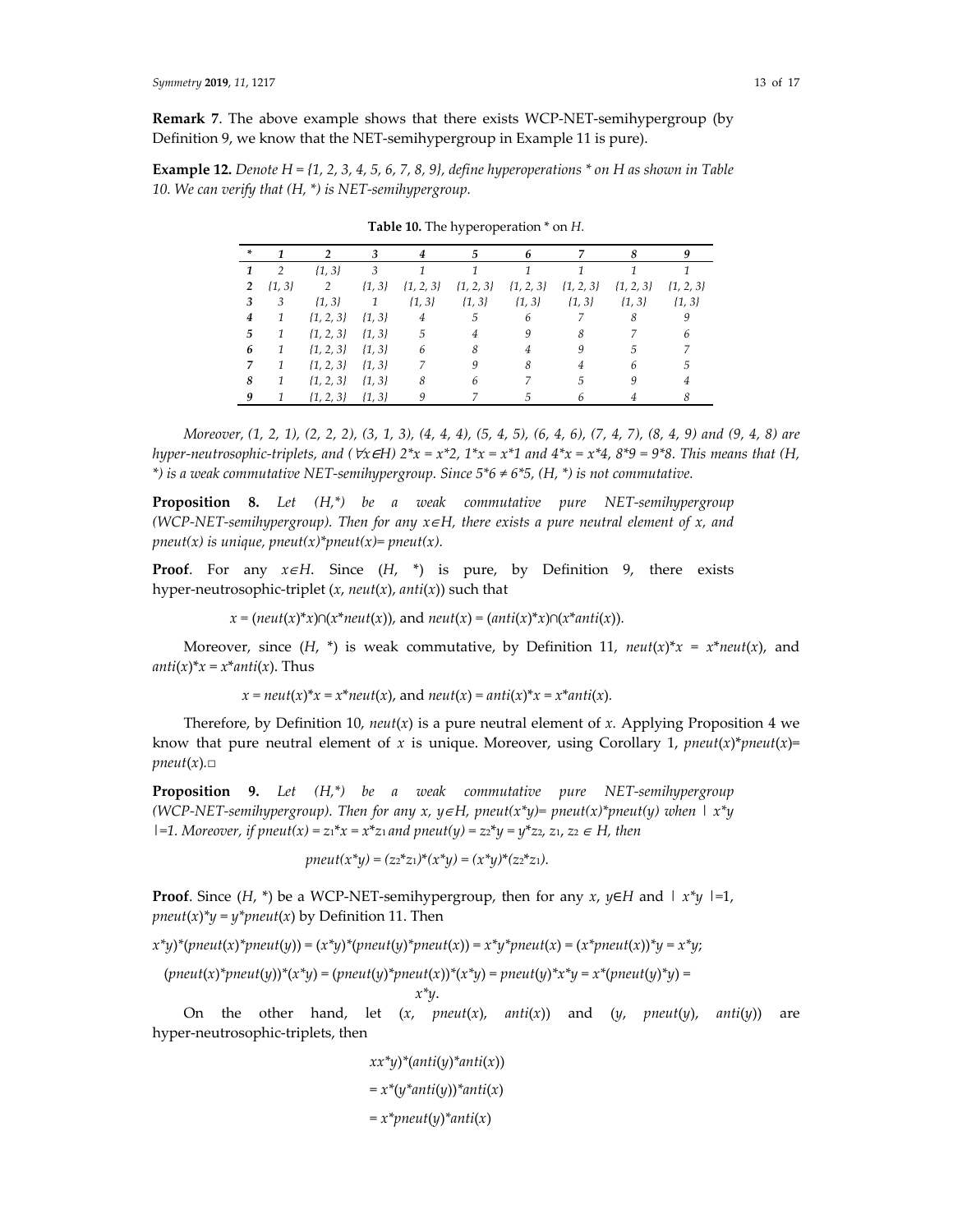$=$  *pneut*( $\nu$ )<sup>\*</sup> $x$ <sup>\*</sup> $anti(x)$  $=$  *pneut*(*y*)<sup>\*</sup> *pneut*(*x*)  $=$  *pneut*(*x*)<sup>\*</sup>*pneut*(*y*);

 $(anti(y)^*anti(x))^*(x^*y) = anti(y)^*(anti(x)^*x)^*y = anti(y)^*pneut(x)^*y = pneut(x)^*anti(y)^*y =$ *pneut*(*x*)*\*pneut*(*y*).

Thus, *pneut*(*x*)<sup>\*</sup>*pneut*(*y*) is a pure neutral element of  $x^*y$  by Definition 7 and Definition 10. Applying Proposition 8 we get that *pneut*(*x\*y*)*= pneut*(*x*)*\*pneut*(*y*)*.*

Moroeover, assume *pneut*(*x*) =  $z_1 * x = x * z_1$ , *pneut*(*y*) =  $z_2 * y = y * z_2$ . Then, by weak commutativity (Definition 11) we have

$$
(z_2 * z_1) * (x^*y) = z_2 * (z_1 * x)^*y = z_2 * pneut(x)^*y = pneut(x)^* (z_2 * y) = pneut(x)^*pneut(y) =
$$
  
 
$$
pneut(x^*y);
$$

$$
(x^*y)^*(zz^*z_1) = x^*(y^*z_2)^*z_1 = x^*pneut(y)^*z_1 = (x^*z_1)^*pneut(y) = pneut(x)^*pneut(y) =
$$
  
 
$$
pneut(x^*y).
$$

Therefore, the proof is completed. □

**Theorem 3.** *Let (H,\*) be a WCP-NET-semihypergroup and H satisfies* 

$$
(\forall x, y \in H, \text{pneut}(x) = \text{pneut}(y) \Longrightarrow |x^*y| = 1. \tag{C1}
$$

*Define a binary relation* ≈ *on H as following:* 

∀*x, y*∈*H, x*≈*y if and only if pneut(x)=pneut(y).* 

*Then* 

- *(1) The binary relation*  $\approx$  *is a equivalent relation on H;*
- *(2) For any x*∈*H, [x]*≈ *is a sub-NET-semihypergroup of H, where [x]*≈ *is the equivalent class of x based on equivalent relation* ≈*;*
- *(3) For any x*∈*H, [x]*≈ *is a regular hypergroupe.*

**Proof.** (1) From the definition of  $\approx$ , by Proposition 8 and Proposition 9, we know that the binary relation  $\approx$  is a equivalent relation.

(2) Suppose *a*, *b*∈[*x*]≈. By the definition of ≈, *pneut*(*a*) = *pneut*(*b*) = *pneut*(*x*). Using Proposition 8 and Proposition 9, we have

 $pneut(a * b) = pneut(a) * pneut(b) = pneut(x) * pneut(x) = pneut(x)$ .

It follows that  $[x] \approx$  is closed on the hyper operation  $*$ .

And, applying Proposition 8, we have  $pneut(x)^*pneut(x) = pneut(x)$ . From this and using Proposition 8, we get that *pneut*(*pneut*(*x*)) = *pneut*(*x*). It follows that *pneut*(*a*)∈[*x*]≈ for any *a*∈[*x*]≈. Moreover, assume that  $a \in [x]_{\approx}$ , by the definition of WCP-NET-semihypergroup, there exists  $r \in H$ such that  $pneut(a) = r^*a = a^*r$ . Thus (by Proposition 9)

> $pneut(a) = (r^*pneut(a))^*a = a^*(r^*pneut(a))$  $\Rightarrow$  *r*\**pneut*(*a*)  $\in$  {*anti*(*a*)}. *pneut*(*r*\**pneut*(*a*)) = *pneut*(*r*)\* *pneut*(*pneut*(*a*))  $=$  pneut(*r*) $*$  pneut(*a*) *= pneut*(*r*\**a*) = *pneut*(*pneut*(*a*)) *= pneut*(*a*).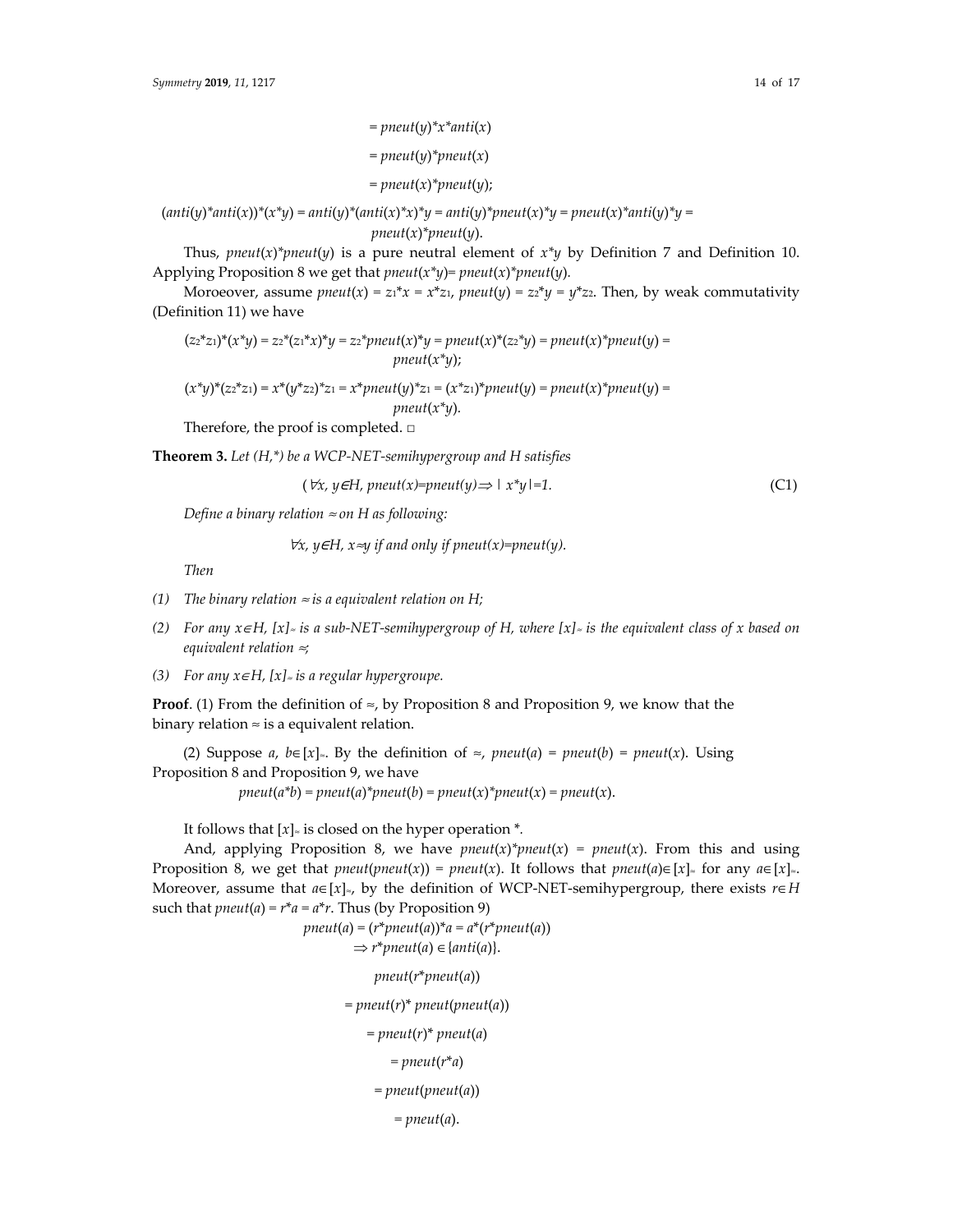That is, *pneut*( $r^*$ *pneut*(*a*)) = *pneut*(*a*) = *pneut*(*x*). This means that  $r^*$ *pneut*(*a*)  $\in [x]_n$ . Combining this and *r*<sup>\*</sup>*pneut*(*a*)∈{*anti*(*a*)}, we know that there exists *anti*(*a*) which is in [*x*]≈. This means that [*x*]≈ is a sub-NET- semihypergroup of *H.*

(3) Assume  $x \in H$ , from (2) we know that  $[x]_{\infty}$  is a sub-NET-semihypergroup of *H*. By the definition of ≈, for any  $a \in [x]_p$ , *pneut*(*a*) = *pneut*(*x*). From the proof of (2), there exists *anti*(*a*)∈{*anti*(*a*)} and  $anti(a) \in [x]_∞$ . Then,  $[x]_∞ \subset a^*[x]_∞^*a$ . Obviously,  $a^*[x]_∞^*a ⊂ [x]_∞$ . Thus,  $a^*[x]_∞^*a=[x]_∞$ .

On the other hand, *pneut*(*x*) is a (local) identity in  $[x]_2$ . Therefore, by Definition 3, we get that [*x*]<sup>≈</sup> is a regular hypergroup. □

**Example 13.** *Denote H = {1, 2, 3, 4, 5, 6, 7, 8, 9, 10, 11}, define hyperoperations \* on H as shown in Table 11. We can verify that (H, \*) is WCP-NET-semihypergroup, and not commutative.* 

| $\ast$         | 1            | $\overline{c}$ | 3              | 4              | 5              | 6              | $\overline{7}$ | 8             | 9            | 10             | 11               |
|----------------|--------------|----------------|----------------|----------------|----------------|----------------|----------------|---------------|--------------|----------------|------------------|
| $\mathbf{1}$   | 1            | ${1,2,3}$      | ${1,2,3}$      | $\mathbf{1}$   | $\mathbf{1}$   | $\mathcal{I}$  | $\mathbf{1}$   | $\mathcal{I}$ | $\mathbf{1}$ | $\mathcal{I}$  | $\mathbf{1}$     |
| $\overline{c}$ | ${1,2,3}$    | 3              | $\overline{2}$ | 3              | $\overline{2}$ | ${1,2,3}$      | ${1,2,3}$      | ${1,2,3}$     | ${1,2,3}$    | ${1,2,3}$      | ${1,2,3}$        |
| 3              | ${1,2,3}$    | $\overline{c}$ | 3              | $\overline{2}$ | 3              | ${1,2,3}$      | ${1,2,3}$      | ${1,2,3}$     | ${1,2,3}$    | ${1,2,3}$      | ${1,2,3}$        |
| $\overline{4}$ | $\mathbf{1}$ | 3              | $\overline{c}$ | 5              | $\overline{4}$ | ${6,7,8}$      | ${6,7,8}$      | ${6,7,8}$     | ${6,7,8}$    | ${6,7,8}$      | ${6,7,8}$        |
|                |              |                |                |                |                | 9,10,11        | 9,10,11        | 9,10,11       | 9,10,11      | 9,10,11        | 9,10,11          |
| 5              | 1            | $\overline{c}$ | 3              | $\sqrt{4}$     | 5              | ${6,7,8}$      | ${6,7,8}$      | ${6,7,8}$     | ${6,7,8}$    | ${6,7,8}$      | ${6,7,8}$        |
|                |              |                |                |                |                | 9,10,11        | 9,10,11        | 9,10,11       | 9,10,11      | 9,10,11        | 9,10,11          |
| 6              | $\mathbf{1}$ | ${1,2,3}$      | ${1,2,3}$      | ${6,7,8}$      | ${6,7,8}$      | 6              | 7              | 8             | 9            | 10             | 11               |
|                |              |                |                | 9,10,11        | 9,10,11}       |                |                |               |              |                |                  |
| $\overline{7}$ | $\mathbf{1}$ | ${1,2,3}$      | ${1,2,3}$      | ${6,7,8}$      | ${6,7,8}$      | $\overline{7}$ | 6              | 11            | 10           | 9              | 8                |
|                |              |                |                | 9,10,11        | 9,10,11        |                |                |               |              |                |                  |
| 8              | $\mathbf{1}$ | ${1,2,3}$      | ${1,2,3}$      | ${6,7,8}$      | ${6,7,8}$      | 8              | 10             | 6             | 11           | $\overline{7}$ | $\boldsymbol{9}$ |
|                |              |                |                | 9,10,11        | 9,10,11        |                |                |               |              |                |                  |
| 9              | $\mathbf{1}$ | ${1,2,3}$      | ${1,2,3}$      | ${6,7,8}$      | ${6,7,8}$      | 9              | 11             | 10            | 6            | 8              | 7                |
|                |              |                |                | 9,10,11        | 9,10,11}       |                |                |               |              |                |                  |
| 10             | $\mathbf{1}$ | ${1,2,3}$      | ${1,2,3}$      | ${6,7,8}$      | ${6,7,8}$      | 10             | 8              | 9             | 7            | 11             | 6                |
|                |              |                |                | 9,10,11        | 9,10,11}       |                |                |               |              |                |                  |
| 11             | 1            | ${1,2,3}$      | ${1,2,3}$      | ${6,7,8}$      | ${6,7,8}$      | 11             | 9              | 7             | 8            | 6              | 10               |
|                |              |                |                | 9,10,11        | 9,10,11        |                |                |               |              |                |                  |

**Table 11.** The hyperoperation \* on *H.*

*Moreover,* 

 $H_1 = \{1\} = [1]_{\approx}$ *H*<sub>2</sub> = {2*,* 3} = [2]≈ = [3]≈*; H<sub>3</sub>* = {4*, 5*} = [4]≈ =[5]≈*; H*<sub>4</sub> = {6, 7, 8, 9, 10, 11} = [6]≈ = [7]≈ = [8]≈ = [9]≈ = [10]≈ = [11]≈*;* 

*and H= H1∪H2∪H3∪H4, where, Hi (i=1, 2, 3, 4) are regular hypergroups.*

## **5. Conclusions**

In this paper, we propose some new notions of neutrosophic extended triplet semihypergroup (NET-semihypergroup), neutrosophic extended triplet hypergroup (NET-hypergroup), pure NETsemihypergroup and weak commutative NET-semihypergroup, investigate some basic properties and the relationships among them (see Figure 6), study their close connections with regular hypergroups and regular semihypergroups. Particularly, we prove two structure theorems of commutative pure NET-semihypergroup (CP-NET-semihypergroup) and weak commutative pure NET-semihypergroup (WCP-NET-semihypergroup) under the condition (C1) (see Theorem 2 and Theorem 3). From these results, we know that NET-semihypergroup is a hyperalgebraic structure independent of hypergroup, and NET-semihypergroup is also a generalization of group concept in hyperstructures. The research results in this paper show that NET-semihypergroups and NEThypergroups have important theoretical research value, which greatly enriches the traditional theory of hyperalgebraic structures.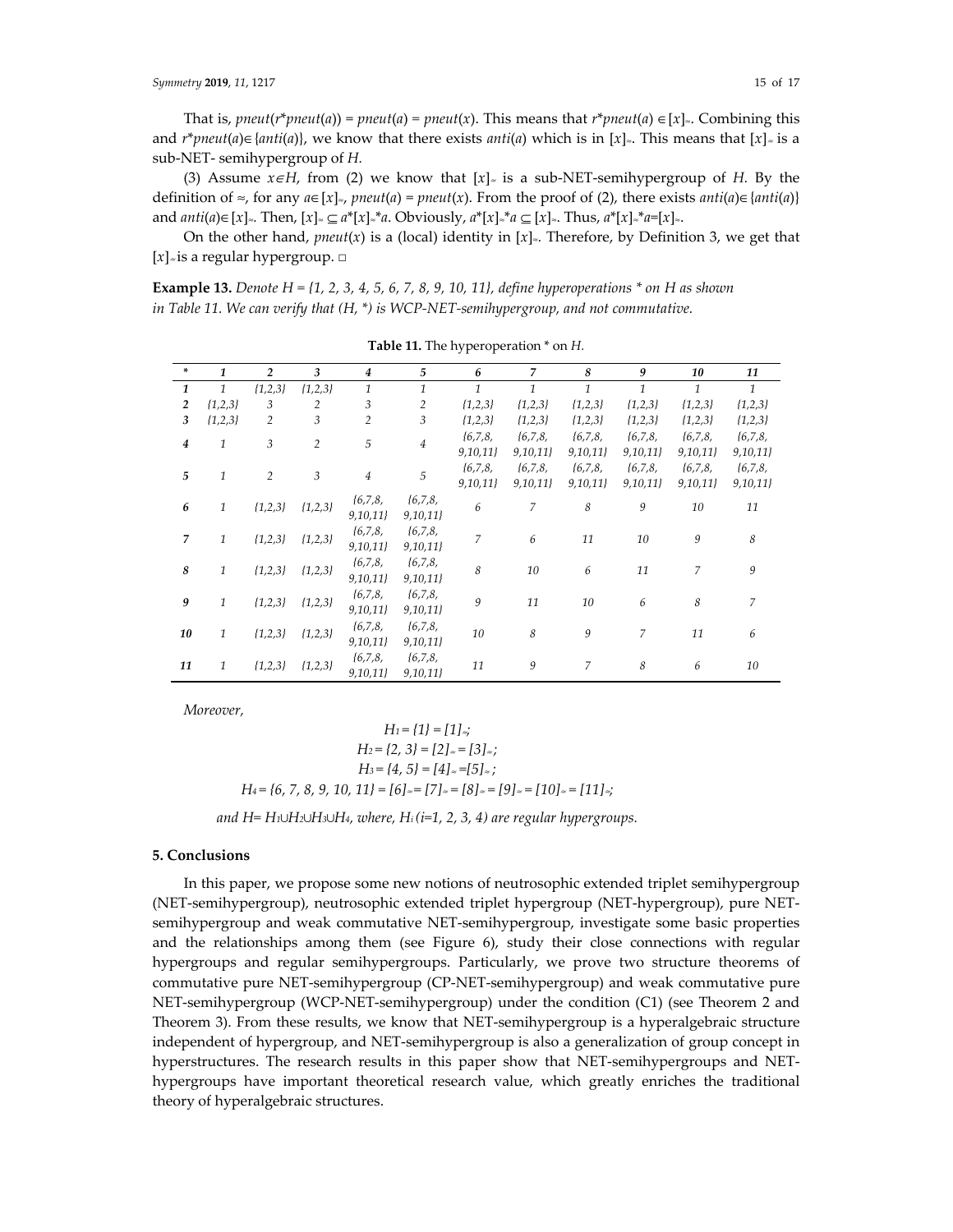

**Figure 6.** The relationships among some kinds of NET-semihypergroups.

In the future, we will investigate the combinations of NET-semihypergroups and related algebraic systems ([22–24]).

**Author Contributions:** F.S. and X.Z. proposed the idea of the research, X.Z. and Y.M. wrote the paper.

**Funding:** This research was funded by National Natural Science Foundation of China (Grant Nos. 61573240 and 61976130).

**Conflicts of Interest:** The authors declare no conflict of interest.

#### **References**

- 1. Corsini, P.; Leoreanu, V. *Applications of Hyperstructure Theory*; Springer: Berlin/Heidelberg, Germany, 2003.
- 2. Wall, H.S. Hypergroups. *Am. J. Math.* **1937**, *59*, 77–98.
- 3. Freni, D. A new characterization of the derived hypergroup via strongly regular equivalences. *Commun. Algebra* **2002**, *30*, 3977–3989.
- 4. Davvaz, B. *Semihypergroup Theory*; Elsevier: Amsterdam, The Netherlands, 2016.
- 5. Jafarabadi, H.M.; Sarmin, N.H.; Molaei, M.R. Simple semihypergroups. *Aust. J. Basic Appl. Sci.* **2011**, *5*, 51–55.
- 6. Salvo, M.D.; Freni, D.; Faro, G.L. Fully simple semihypergroups. *J. Algebra* **2014**, *399*, 358–377.
- 7. Jafarabadi, H.M.; Sarmin, N.H.; Molaei, M.R. Completely simple and regular semihypergroups. *Bull. Malays. Math. Sci. Soc.* **2012**, *35*, 335–343.
- 8. Howie, J.M. *Fundamentals of Semigroup Theory*; Oxford University Press: Oxford, UK, 1995.
- 9. Smarandache, F. Neutrosophic set—A generialization of the intuituionistics fuzzy sets. *Int. J. Pure Appl. Math.* **2005**, *3*, 287–297.
- 10. Zhang, X.H.; Bo, C.X.; Smarandache, F.; Dai, J.H. New inclusion relation of neutrosophic sets with applications and related lattice structure. *Int. J. Mach. Learn. Cybern.* **2018**, *9*, 1753–1783.
- 11. Zhang, X.H.; Bo, C.X.; Smarandache, F.; Park, C. New operations of totally dependent-neutrosophic sets and totally dependent-neutrosophic soft sets. *Symmetry* **2018**, *10*, 187, doi:10.3390/ sym10060187.
- 12. Zhang, X.H.; Mao, X.Y.; Wu, Y.T.; Zhai, X.H. Neutrosophic filters in pseudo-BCI algebras. *Int. J. Uncertain. Quantif.* **2018**, *8*, 511–526.
- 13. Smarandache, F.; Ali, M. Neutrosophic triplet group. *Neural Comput. Appl.* **2018**, *29*, 595–601.
- 14. Smarandache, F. *Neutrosophic Perspectives: Triplets, Duplets, Multisets, Hybrid Operators, Modal Logic, Hedge Algebras. And Applications*; Pons Publishing House: Brussels, Belgium, 2017.
- 15. Zhang, X.H.; Hu, Q.Q.; Smarandache, F.; An, X.G. On neutrosophic triplet groups: Basic properties, NT-subgroups, and some notes. *Symmetry* **2018**, *10*, 289, doi:10.3390/sym10070289.